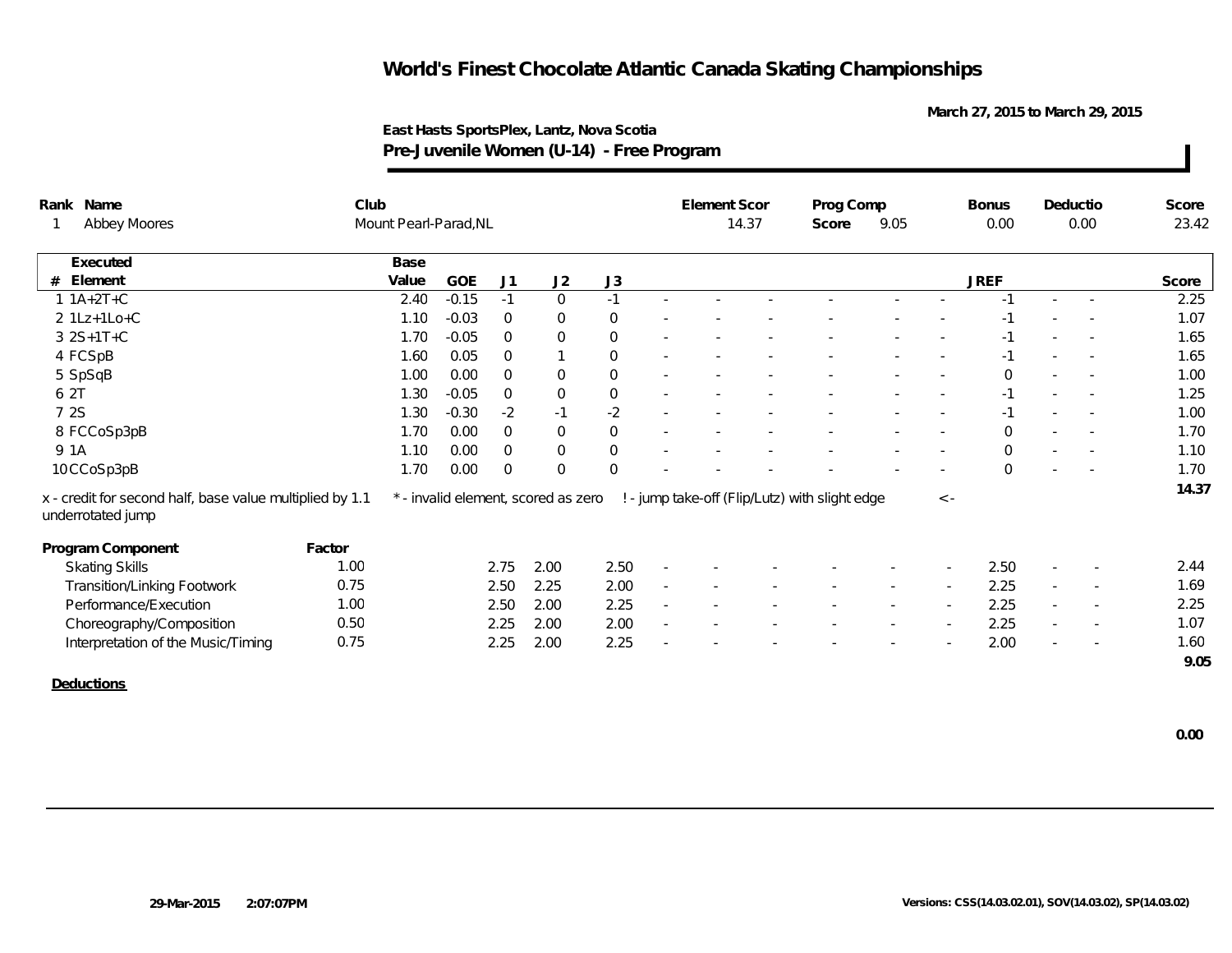**March 27, 2015 to March 29, 2015**

| $\overline{2}$ | Rank Name<br>Fanny Robichaud                                                  | Club   |       |                   |                |                                     |                  | Element Scor |       | Prog Comp                                      |        |                          | <b>Bonus</b> | Deductio                 |                          | Score |
|----------------|-------------------------------------------------------------------------------|--------|-------|-------------------|----------------|-------------------------------------|------------------|--------------|-------|------------------------------------------------|--------|--------------------------|--------------|--------------------------|--------------------------|-------|
|                |                                                                               |        |       | CPA Shippagan, NB |                |                                     |                  |              | 13.90 | Score                                          | 8.42   |                          | 0.00         |                          | 0.00                     | 22.32 |
|                | Executed                                                                      |        | Base  |                   |                |                                     |                  |              |       |                                                |        |                          |              |                          |                          |       |
| #              | Element                                                                       |        | Value | GOE               | J1             | J2                                  | J3               |              |       |                                                |        |                          | <b>JREF</b>  |                          |                          | Score |
|                | 1 2 S                                                                         |        | 1.30  | 0.00              | $\mathbf 0$    | $\mathbf 0$                         | $\mathbf 0$      |              |       |                                                |        |                          | $\Omega$     |                          |                          | 1.30  |
|                | 2 2Lo                                                                         |        | 1.80  | $-0.90$           | $-3$           | $-3$                                | $-3$             |              |       |                                                |        |                          | -3           |                          |                          | 0.90  |
|                | 3 CCoSp3pB                                                                    |        | 1.70  | 0.38              |                | $\mathbf{1}$                        | $\mathbf 0$      |              |       |                                                |        |                          |              |                          | $\overline{\phantom{a}}$ | 2.08  |
|                | 4 $1A+1T+C$                                                                   |        | 1.50  | $-0.50$           | $-2$           | $-2$                                | $-3$             |              |       |                                                |        |                          | $-3$         |                          |                          | 1.00  |
|                | $5 1Lo+2Lo<+C$                                                                |        | 1.80  | $-0.68$           | $-2$           | $-2$                                | $-2$             |              |       |                                                |        |                          | $-3$         | $\sim$                   |                          | 1.12  |
|                | 6 FCCoSp3pB                                                                   |        | 1.70  | 0.00              | $\Omega$       | $\mathbf 0$                         | $\mathbf 0$      |              |       |                                                |        |                          | $\Omega$     |                          |                          | 1.70  |
|                | 7 SpSqB                                                                       |        | 1.00  | 0.05              | $\overline{0}$ | $\mathbf 0$                         |                  |              |       |                                                |        |                          | $\mathbf 0$  |                          |                          | 1.05  |
| 8 1 A          |                                                                               |        | 1.10  | 0.00              | $\overline{0}$ | $\mathsf{O}\xspace$                 | $\boldsymbol{0}$ |              |       |                                                |        |                          | $\mathbf 0$  | $\sim$                   |                          | 1.10  |
|                | 9 2S+2T+C                                                                     |        | 2.60  | $-0.55$           | $-2$           | $-3$                                | $-3$             |              |       |                                                |        |                          | $-3$         | $\sim$                   |                          | 2.05  |
|                | 10 FCSpB                                                                      |        | 1.60  | 0.00              | $\Omega$       | $\Omega$                            | $\mathbf 0$      |              |       |                                                |        |                          | $\Omega$     |                          |                          | 1.60  |
|                | x - credit for second half, base value multiplied by 1.1<br>underrotated jump |        |       |                   |                | * - invalid element, scored as zero |                  |              |       | ! - jump take-off (Flip/Lutz) with slight edge |        | $\,<\,$ -                |              |                          |                          | 13.90 |
|                | Program Component                                                             | Factor |       |                   |                |                                     |                  |              |       |                                                |        |                          |              |                          |                          |       |
|                | <b>Skating Skills</b>                                                         | 1.00   |       |                   | 2.50           | 2.00                                | 2.25             |              |       |                                                |        |                          | 1.75         |                          |                          | 2.13  |
|                | <b>Transition/Linking Footwork</b>                                            | 0.75   |       |                   | 2.00           | 2.00                                | 2.25             |              |       |                                                |        |                          | 2.00         | $\overline{\phantom{a}}$ |                          | 1.55  |
|                | Performance/Execution                                                         | 1.00   |       |                   | 2.50           | 2.00                                | 2.00             |              |       |                                                | $\sim$ | $\overline{\phantom{a}}$ | 2.25         | $\sim$                   | $\overline{\phantom{a}}$ | 2.19  |
|                | Choreography/Composition                                                      | 0.50   |       |                   | 2.25           | 2.00                                | 2.00             |              |       |                                                |        | $\overline{\phantom{a}}$ | 1.75         | $\sim$                   | $\overline{\phantom{a}}$ | 1.00  |
|                | Interpretation of the Music/Timing                                            | 0.75   |       |                   | 2.25           | 1.75                                | 2.25             |              |       |                                                |        |                          | 2.00         |                          |                          | 1.55  |
|                |                                                                               |        |       |                   |                |                                     |                  |              |       |                                                |        |                          |              |                          |                          | 8.42  |
|                | Deductions                                                                    |        |       |                   |                |                                     |                  |              |       |                                                |        |                          |              |                          |                          |       |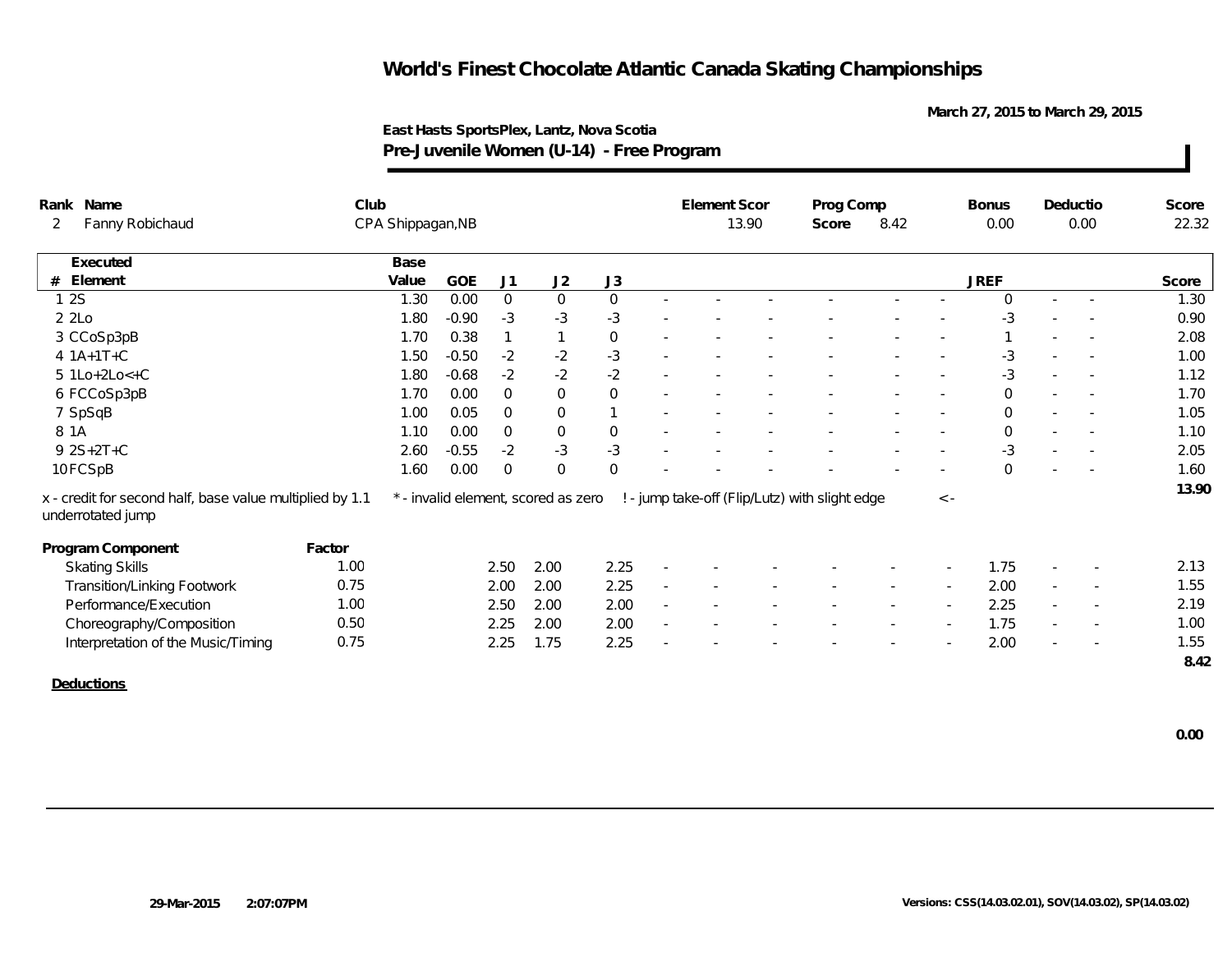**March 27, 2015 to March 29, 2015**

| Rank Name                                                                     | Club   |                       |         |                |                                     |                |                          | <b>Element Scor</b> |       | Prog Comp                                      |        |                          | <b>Bonus</b> | Deductio                 |                          | Score        |
|-------------------------------------------------------------------------------|--------|-----------------------|---------|----------------|-------------------------------------|----------------|--------------------------|---------------------|-------|------------------------------------------------|--------|--------------------------|--------------|--------------------------|--------------------------|--------------|
| Rebecca Combden<br>3                                                          |        | Mount Pearl-Parad, NL |         |                |                                     |                |                          |                     | 13.18 | Score                                          | 8.97   |                          | 0.00         |                          | 0.00                     | 22.15        |
| Executed                                                                      |        | Base                  |         |                |                                     |                |                          |                     |       |                                                |        |                          |              |                          |                          |              |
| Element<br>#                                                                  |        | Value                 | GOE     | J1             | J2                                  | J3             |                          |                     |       |                                                |        |                          | <b>JREF</b>  |                          |                          | Score        |
| $1 1Lz+1Lo+C$                                                                 |        | 1.10                  | 0.00    | $\overline{0}$ | $\overline{0}$                      | $\overline{0}$ | $\sim$                   |                     |       |                                                | $\sim$ |                          | $\Omega$     | $\sim$                   | $\sim$                   | 1.10         |
| $2 1A+1Lo+C$                                                                  |        | 1.60                  | 0.00    | $\overline{0}$ | $\mathbf 0$                         | $\mathbf 0$    |                          |                     |       |                                                |        |                          | $\Omega$     |                          |                          | 1.60         |
| 3 FCSpB                                                                       |        | 1.60                  | 0.13    | $\overline{0}$ | $\mathbf{1}$                        | $\mathbf 0$    |                          |                     |       |                                                |        |                          | $\Omega$     |                          |                          | 1.73         |
| 4 SpSqB                                                                       |        | 1.00                  | 0.15    |                | $\mathbf{1}$                        |                |                          |                     |       |                                                |        |                          | $\mathbf 0$  |                          | $\sim$                   | 1.15         |
| 5 2 S                                                                         |        | 1.30                  | $-0.10$ | $-1$           | $\overline{0}$                      | $\overline{0}$ |                          |                     |       |                                                |        |                          | $-1$         |                          |                          | 1.20         |
| $6 2T < +1T + C$                                                              |        | 1.30                  | $-0.20$ | $-1$           | $-1$                                | $-1$           |                          |                     |       |                                                |        |                          | $-1$         |                          |                          | 1.10         |
| 7 2T                                                                          |        | 1.30                  | $-0.20$ | $-1$           | $\overline{0}$                      | $-2$           |                          |                     |       |                                                |        |                          | $-1$         | $\overline{\phantom{a}}$ |                          | 1.10         |
| 8 FCCoSp3pB                                                                   |        | 1.70                  | 0.25    | $\overline{0}$ | $\mathbf{1}$                        |                |                          |                     |       |                                                |        |                          | $\Omega$     |                          |                          | 1.95         |
| 9 1A                                                                          |        | 1.10                  | $-0.05$ | $\overline{0}$ | $\overline{0}$                      | $\mathbf 0$    |                          |                     |       |                                                |        |                          |              |                          | $\sim$                   | 1.05         |
| 10 CCoSp2pB                                                                   |        | 1.20                  | 0.00    | $\overline{0}$ | $\Omega$                            | $\Omega$       |                          |                     |       |                                                |        |                          | $\Omega$     |                          | $\sim$                   | 1.20         |
| x - credit for second half, base value multiplied by 1.1<br>underrotated jump |        |                       |         |                | * - invalid element, scored as zero |                |                          |                     |       | ! - jump take-off (Flip/Lutz) with slight edge |        | $\leq$ -                 |              |                          |                          | 13.18        |
| Program Component                                                             | Factor |                       |         |                |                                     |                |                          |                     |       |                                                |        |                          |              |                          |                          |              |
| <b>Skating Skills</b>                                                         | 1.00   |                       |         | 2.75           | 2.00                                | 2.50           |                          |                     |       |                                                |        |                          | 2.00         | $\overline{\phantom{a}}$ |                          | 2.31         |
| <b>Transition/Linking Footwork</b>                                            | 0.75   |                       |         | 2.25           | 2.00                                | 2.25           | $\overline{\phantom{a}}$ |                     |       |                                                | $\sim$ | $\overline{\phantom{a}}$ | 2.25         | $\sim$                   | $\sim$                   | 1.64         |
| Performance/Execution                                                         | 1.00   |                       |         | 2.50           | 2.00                                | 2.50           |                          |                     |       |                                                |        |                          | 2.25         | $\sim$                   | $\overline{\phantom{a}}$ | 2.31         |
| Choreography/Composition                                                      | 0.50   |                       |         | 2.25           | 2.00                                | 2.25           |                          |                     |       |                                                |        |                          | 2.00         |                          | $\overline{\phantom{a}}$ | 1.07         |
| Interpretation of the Music/Timing                                            | 0.75   |                       |         | 2.50           | 2.00                                | 2.25           |                          |                     |       |                                                |        |                          | 2.00         | $\sim$                   |                          | 1.64<br>8.97 |
| Dealusticas                                                                   |        |                       |         |                |                                     |                |                          |                     |       |                                                |        |                          |              |                          |                          |              |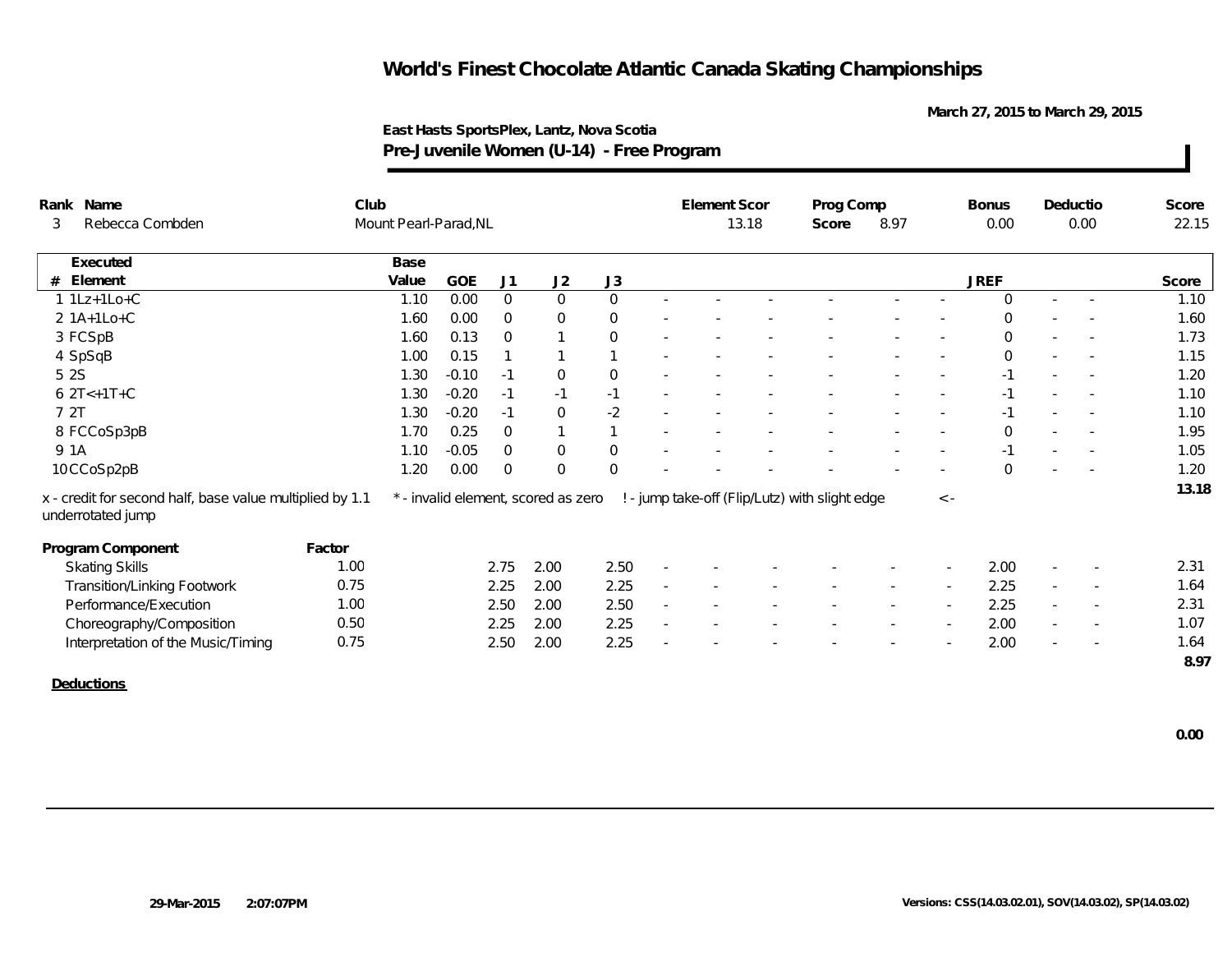**March 27, 2015 to March 29, 2015**

|       | Rank Name                                                                     | Club   |                       |         |             |                                     |                  |        | <b>Element Scor</b> |       | Prog Comp                                      |        |             | <b>Bonus</b> |                          | Deductio                 | Score |
|-------|-------------------------------------------------------------------------------|--------|-----------------------|---------|-------------|-------------------------------------|------------------|--------|---------------------|-------|------------------------------------------------|--------|-------------|--------------|--------------------------|--------------------------|-------|
| 4     | Katrina-Lynn Picco                                                            |        | Prince of Wales S, NL |         |             |                                     |                  |        |                     | 14.00 | Score                                          | 7.96   |             | 0.00         |                          | 0.00                     | 21.96 |
|       | Executed                                                                      |        | Base                  |         |             |                                     |                  |        |                     |       |                                                |        |             |              |                          |                          |       |
| #     | Element                                                                       |        | Value                 | GOE     | J1          | J2                                  | J3               |        |                     |       |                                                |        |             | <b>JREF</b>  |                          |                          | Score |
| 12T   |                                                                               |        | 1.30                  | $-0.10$ | $-1$        | $\mathbf 0$                         | $\mathbf 0$      | $\sim$ |                     |       |                                                |        |             | -1           | $\blacksquare$           |                          | 1.20  |
|       | 2 FCCoSp3pB                                                                   |        | 1.70                  | 0.13    | $\mathbf 0$ |                                     | $\overline{0}$   |        |                     |       |                                                |        |             | $\Omega$     |                          |                          | 1.83  |
|       | 3 2S+1T+C                                                                     |        | 1.70                  | $-0.05$ | $\mathbf 0$ | $\boldsymbol{0}$                    | $-1$             |        |                     |       |                                                |        |             | $\Omega$     |                          |                          | 1.65  |
|       | 4 SpSqB                                                                       |        | 1.00                  | $-0.05$ | $\mathbf 0$ | $\boldsymbol{0}$                    | $\boldsymbol{0}$ |        |                     |       |                                                |        |             | $-1$         |                          |                          | 0.95  |
|       | 5 1A+1Lo+C                                                                    |        | 1.60                  | 0.00    | $\mathbf 0$ | 0                                   | $\mathbf 0$      |        |                     |       |                                                |        |             | $\mathbf 0$  | ٠                        | $\overline{\phantom{a}}$ | 1.60  |
|       | $6$ 1F+2Lo+C                                                                  |        | 2.30                  | $-0.83$ | $-2$        | $-3$                                | $-3$             |        |                     |       |                                                |        |             | $-3$         | ٠                        | $\overline{\phantom{a}}$ | 1.47  |
|       | 7 CCoSp3pB                                                                    |        | 1.70                  | 0.00    | $\Omega$    | $\mathbf 0$                         | $\mathbf 0$      |        |                     |       |                                                |        |             | $\mathbf 0$  |                          | $\overline{\phantom{a}}$ | 1.70  |
| 8 2 S |                                                                               |        | 1.30                  | $-0.10$ | $-1$        | $\mathbf 0$                         | $\mathbf 0$      |        |                     |       |                                                |        |             | $-1$         | ٠                        | $\overline{\phantom{a}}$ | 1.20  |
| 9 1A  |                                                                               |        | 1.10                  | $-0.30$ | $-1$        | $-2$                                | $-2$             |        |                     |       |                                                |        |             | $-1$         |                          |                          | 0.80  |
|       | 10 FCSpB                                                                      |        | 1.60                  | 0.00    | $\mathbf 0$ | $\Omega$                            | $\overline{0}$   |        |                     |       |                                                |        |             | $\Omega$     |                          |                          | 1.60  |
|       | x - credit for second half, base value multiplied by 1.1<br>underrotated jump |        |                       |         |             | * - invalid element, scored as zero |                  |        |                     |       | ! - jump take-off (Flip/Lutz) with slight edge |        | $\langle$ - |              |                          |                          | 14.00 |
|       | Program Component                                                             | Factor |                       |         |             |                                     |                  |        |                     |       |                                                |        |             |              |                          |                          |       |
|       | <b>Skating Skills</b>                                                         | 1.00   |                       |         | 2.25        | 1.75                                | 2.50             |        |                     |       |                                                |        |             | 2.00         |                          |                          | 2.13  |
|       | <b>Transition/Linking Footwork</b>                                            | 0.75   |                       |         | 1.75        | 1.50                                | 2.00             |        |                     |       |                                                |        |             | 2.00         | $\overline{\phantom{a}}$ |                          | 1.36  |
|       | Performance/Execution                                                         | 1.00   |                       |         | 2.25        | 1.50                                | 2.25             |        |                     |       |                                                | $\sim$ | $\sim$      | 2.25         | $\sim$                   | $\overline{\phantom{a}}$ | 2.06  |
|       | Choreography/Composition                                                      | 0.50   |                       |         | 2.00        | 1.75                                | 2.00             |        |                     |       |                                                |        | $\sim$      | 2.25         | ٠                        | $\overline{\phantom{a}}$ | 1.00  |
|       | Interpretation of the Music/Timing                                            | 0.75   |                       |         | 2.00        | 1.50                                | 2.00             |        |                     |       |                                                |        |             | 2.00         |                          |                          | 1.41  |
|       |                                                                               |        |                       |         |             |                                     |                  |        |                     |       |                                                |        |             |              |                          |                          | 7.96  |
|       | Deductions                                                                    |        |                       |         |             |                                     |                  |        |                     |       |                                                |        |             |              |                          |                          |       |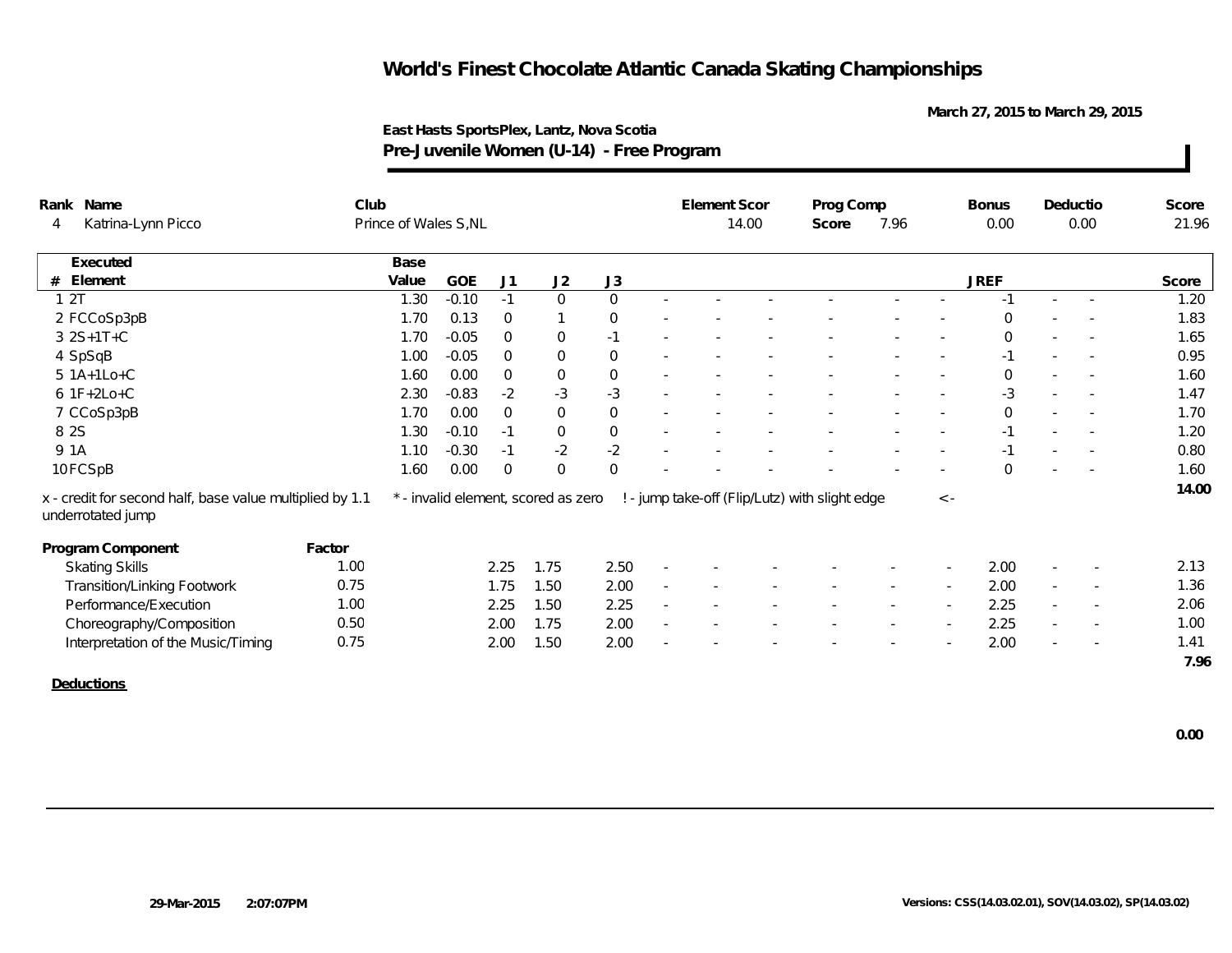**March 27, 2015 to March 29, 2015**

| Rank Name                                                                     | Club   |                       |            |                |                                     |                     |                          | Element Scor |       | Prog Comp                                      |        |          | <b>Bonus</b> | Deductio                 |                          | Score |
|-------------------------------------------------------------------------------|--------|-----------------------|------------|----------------|-------------------------------------|---------------------|--------------------------|--------------|-------|------------------------------------------------|--------|----------|--------------|--------------------------|--------------------------|-------|
| Sarah Higdon<br>5                                                             |        | Mariposa East Ska, NS |            |                |                                     |                     |                          |              | 12.10 | Score                                          | 9.38   |          | 0.00         |                          | 0.00                     | 21.48 |
| Executed                                                                      |        | Base                  |            |                |                                     |                     |                          |              |       |                                                |        |          |              |                          |                          |       |
| Element<br>#                                                                  |        | Value                 | <b>GOE</b> | J1             | J2                                  | J3                  |                          |              |       |                                                |        |          | <b>JREF</b>  |                          |                          | Score |
| 1 1 A                                                                         |        | 1.10                  | 0.10       | $\overline{0}$ |                                     | $\mathsf{O}$        | $\sim$                   |              |       |                                                |        |          |              |                          |                          | 1.20  |
| $2 1Lz(e)+1Lo+C$                                                              |        | 1.00                  | $-0.13$    | $-1$           | $-1$                                | $-2$                |                          |              |       |                                                |        |          | -1           |                          |                          | 0.87  |
| 3 2 S                                                                         |        | 1.30                  | $-0.45$    | $-1$           | $-3$                                | $-3$                | $\sim$                   |              |       |                                                |        |          | $-2$         | $\sim$                   |                          | 0.85  |
| 42T<                                                                          |        | 0.90                  | $-0.30$    | $-2$           | $-1$                                | $-1$                | $\sim$                   |              |       |                                                |        |          | $-2$         | $\sim$                   |                          | 0.60  |
| 5 FSSpB                                                                       |        | 1.70                  | $-0.30$    | $\overline{0}$ | $-1$                                | $-1$                |                          |              |       |                                                |        |          | $-2$         | $\sim$                   |                          | 1.40  |
| 6 SpSqB                                                                       |        | 1.00                  | 0.00       | $\overline{0}$ | $\mathbf 0$                         | $\mathsf{O}$        | $\sim$                   |              |       |                                                |        |          | $\mathbf 0$  |                          |                          | 1.00  |
| 7 2S+1T+C                                                                     |        | 1.70                  | 0.00       | $\overline{0}$ | $\mathbf 0$                         | $\mathsf{O}\xspace$ |                          |              |       |                                                |        |          | $\Omega$     |                          |                          | 1.70  |
| 8 CCoSp3pB                                                                    |        | 1.70                  | 0.00       | $\overline{0}$ | $\mathsf{O}$                        | $\mathsf{O}$        | $\sim$                   |              |       |                                                |        |          | $\mathbf 0$  | $\sim$                   |                          | 1.70  |
| $9 1F+1A+S$                                                                   |        | 1.28                  | 0.00       | $\overline{0}$ | $\mathsf{O}$                        | $\mathsf{O}\xspace$ | ٠                        |              |       |                                                |        |          | $\mathbf 0$  | $\sim$                   |                          | 1.28  |
| 10 CoSp3pB                                                                    |        | 1.50                  | 0.00       | $\overline{0}$ | $\overline{0}$                      | $\mathbf 0$         |                          |              |       |                                                |        |          | $\Omega$     |                          |                          | 1.50  |
| x - credit for second half, base value multiplied by 1.1<br>underrotated jump |        |                       |            |                | * - invalid element, scored as zero |                     |                          |              |       | ! - jump take-off (Flip/Lutz) with slight edge |        | $\leq$ - |              |                          |                          | 12.10 |
| Program Component                                                             | Factor |                       |            |                |                                     |                     |                          |              |       |                                                |        |          |              |                          |                          |       |
| <b>Skating Skills</b>                                                         | 1.00   |                       |            | 2.75           | 2.00                                | 2.50                |                          |              |       |                                                |        |          | 2.25         |                          |                          | 2.38  |
| <b>Transition/Linking Footwork</b>                                            | 0.75   |                       |            | 2.50           | 2.00                                | 2.50                | $\overline{\phantom{a}}$ |              |       |                                                |        |          | 2.25         | $\overline{\phantom{a}}$ |                          | 1.73  |
| Performance/Execution                                                         | 1.00   |                       |            | 2.75           | 1.75                                | 2.50                | $\sim$                   |              |       |                                                | $\sim$ | $\sim$   | 2.50         | $\sim$                   | $\overline{\phantom{a}}$ | 2.38  |
| Choreography/Composition                                                      | 0.50   |                       |            | 2.50           | 2.00                                | 2.25                | $\sim$                   |              |       |                                                |        | $\sim$   | 2.50         | $\sim$                   | $\overline{\phantom{a}}$ | 1.16  |
| Interpretation of the Music/Timing                                            | 0.75   |                       |            | 2.75           | 2.00                                | 2.25                |                          |              |       |                                                |        |          | 2.25         |                          |                          | 1.73  |
|                                                                               |        |                       |            |                |                                     |                     |                          |              |       |                                                |        |          |              |                          |                          | 9.38  |
| Deductions                                                                    |        |                       |            |                |                                     |                     |                          |              |       |                                                |        |          |              |                          |                          |       |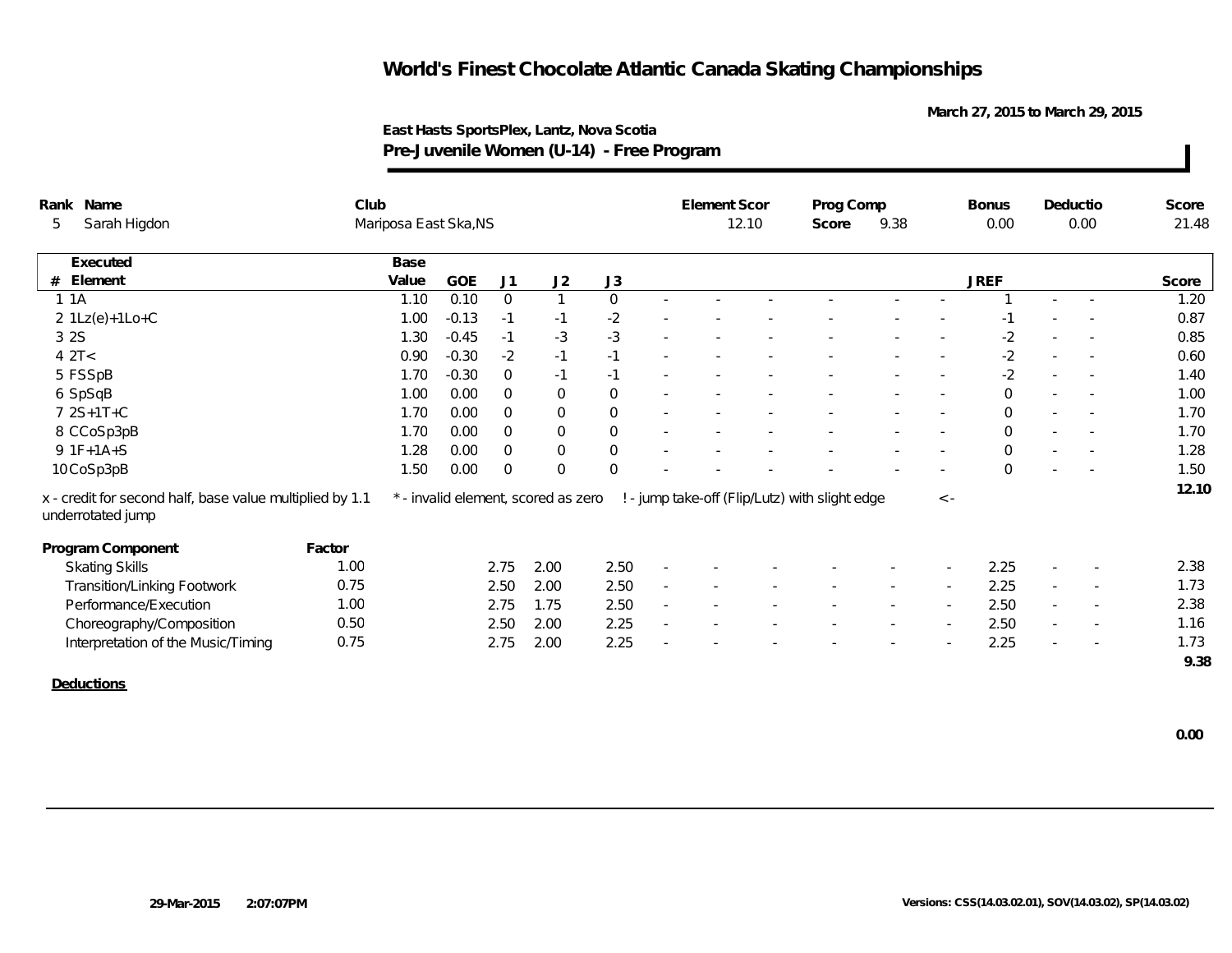**March 27, 2015 to March 29, 2015**

|   | Rank Name<br>Alyssa Evans                                                     | Club   | Saint John SC, NB |         |                |                                     |                |                          | Element Scor | 12.26 | Prog Comp<br>Score                             | 9.16 |             | Bonus<br>0.00 |        | Deductio<br>0.00         | Score<br>21.42 |
|---|-------------------------------------------------------------------------------|--------|-------------------|---------|----------------|-------------------------------------|----------------|--------------------------|--------------|-------|------------------------------------------------|------|-------------|---------------|--------|--------------------------|----------------|
| 6 |                                                                               |        |                   |         |                |                                     |                |                          |              |       |                                                |      |             |               |        |                          |                |
|   | Executed                                                                      |        | Base              |         |                |                                     |                |                          |              |       |                                                |      |             |               |        |                          |                |
| # | Element                                                                       |        | Value             | GOE     | J1             | J2                                  | J3             |                          |              |       |                                                |      |             | <b>JREF</b>   |        |                          | Score          |
|   | $1 2S+1T+C$                                                                   |        | 1.70              | 0.00    | $\overline{0}$ | $\overline{0}$                      | $\overline{0}$ | $\sim$                   |              |       |                                                |      |             | $\mathbf 0$   | $\sim$ |                          | 1.70           |
|   | $2 1A+1Lo+C$                                                                  |        | 1.60              | $-0.25$ | $-1$           | $-1$                                | $-1$           |                          |              |       |                                                |      |             | $-2$          |        |                          | 1.35           |
|   | 3 FCSpB                                                                       |        | 1.60              | 0.13    | $\overline{0}$ |                                     | $\mathsf{O}$   |                          |              |       |                                                |      |             | $\mathbf{O}$  |        |                          | 1.73           |
|   | $4$ $2$ $Lo <<$                                                               |        | 0.50              | $-0.30$ | $-3$           | $-3$                                | $-3$           |                          |              |       |                                                |      |             | -3            |        | $\overline{\phantom{a}}$ | 0.20           |
|   | 5 SpSqB                                                                       |        | 1.00              | $-0.05$ | $\Omega$       | $-1$                                | $\overline{0}$ | $\sim$                   |              |       |                                                |      |             | $\mathbf{O}$  |        |                          | 0.95           |
|   | 6 1F                                                                          |        | 0.50              | 0.00    | $\overline{0}$ | $\overline{0}$                      | $\overline{0}$ |                          |              |       |                                                |      |             | $\mathbf{O}$  |        |                          | 0.50           |
|   | 7 CCoSp3pB                                                                    |        | 1.70              | 0.50    |                |                                     | $\overline{1}$ |                          |              |       |                                                |      |             |               |        |                          | 2.20           |
|   | 8 2 S                                                                         |        | 1.30              | $-0.55$ | $-2$           | $-3$                                | $-3$           | $\overline{\phantom{a}}$ |              |       |                                                |      |             | -3            |        |                          | 0.75           |
|   | $9.1F+1T+C$                                                                   |        | 0.90              | 0.00    | $\overline{0}$ | $\mathsf{O}\xspace$                 | $\mathsf{O}$   |                          |              |       |                                                |      |             | $\Omega$      | $\sim$ |                          | 0.90           |
|   | 10CSSpB                                                                       |        | 1.60              | 0.38    |                | $\overline{0}$                      |                |                          |              |       |                                                |      |             |               |        |                          | 1.98           |
|   | x - credit for second half, base value multiplied by 1.1<br>underrotated jump |        |                   |         |                | * - invalid element, scored as zero |                |                          |              |       | ! - jump take-off (Flip/Lutz) with slight edge |      | $\langle$ - |               |        |                          | 12.26          |
|   | Program Component                                                             | Factor |                   |         |                |                                     |                |                          |              |       |                                                |      |             |               |        |                          |                |
|   | <b>Skating Skills</b>                                                         | 1.00   |                   |         | 2.75           | 2.00                                | 2.50           |                          |              |       |                                                |      |             | 2.50          |        |                          | 2.44           |
|   | Transition/Linking Footwork                                                   | 0.75   |                   |         | 2.25           | 2.00                                | 2.25           | $\overline{\phantom{a}}$ |              |       |                                                |      |             | 2.25          | $\sim$ |                          | 1.64           |
|   | Performance/Execution                                                         | 1.00   |                   |         | 2.75           | 2.00                                | 2.00           | $\sim$                   | $\sim$       |       |                                                |      |             | 2.50          | $\sim$ | $\overline{\phantom{a}}$ | 2.31           |
|   | Choreography/Composition                                                      | 0.50   |                   |         | 2.50           | 2.00                                | 2.25           | $\sim$                   |              |       |                                                |      |             | 2.25          | $\sim$ | $\overline{\phantom{a}}$ | 1.13           |
|   | Interpretation of the Music/Timing                                            | 0.75   |                   |         | 2.50           | 2.00                                | 2.00           |                          |              |       |                                                |      |             | 2.25          |        | $\overline{\phantom{a}}$ | 1.64           |
|   |                                                                               |        |                   |         |                |                                     |                |                          |              |       |                                                |      |             |               |        |                          | 9.16           |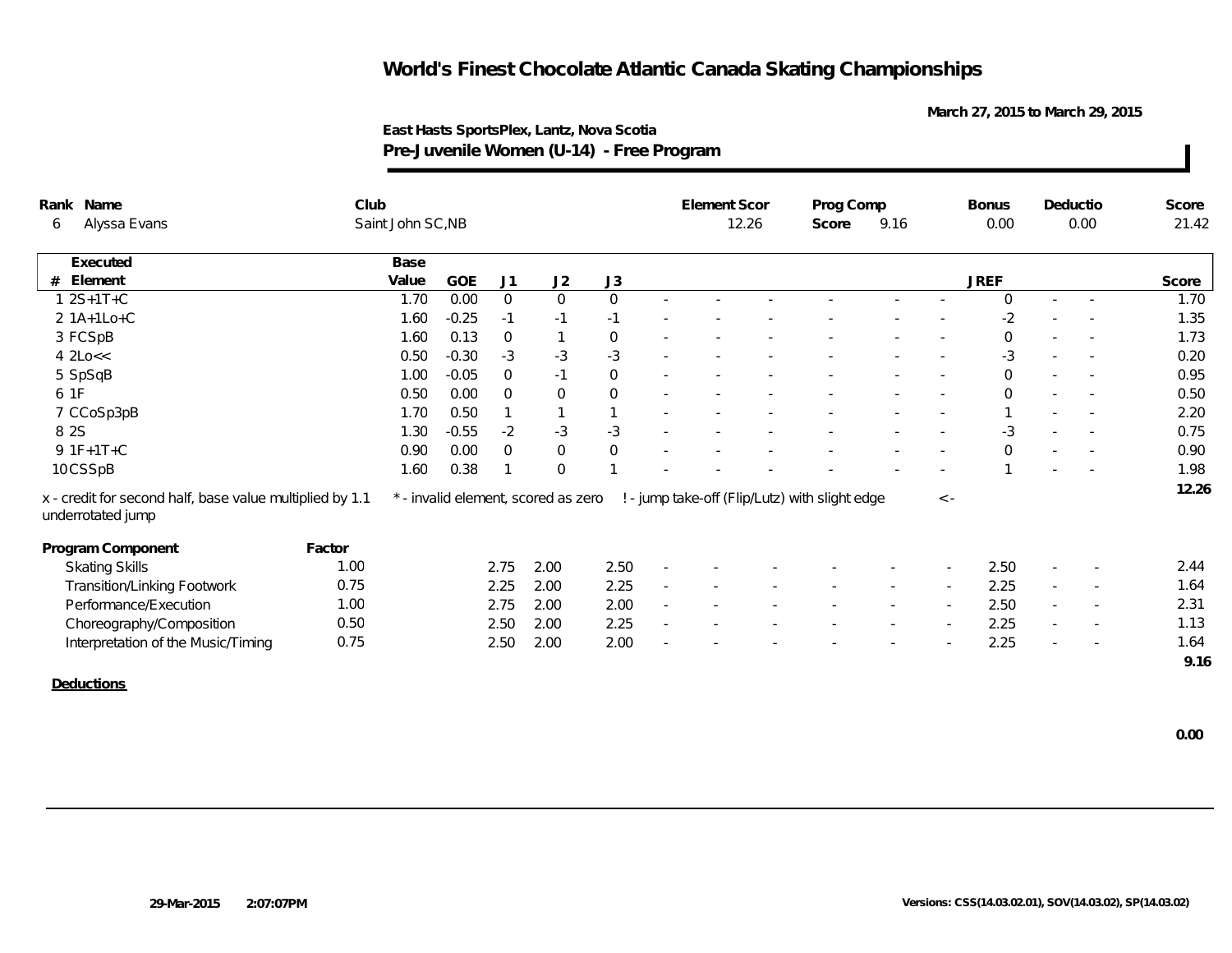**March 27, 2015 to March 29, 2015**

| Rank Name     |                                                                               |        | Club                  |         |                |                                     |                     |                          | <b>Element Scor</b> |       | Prog Comp                                      |        |          | <b>Bonus</b>   | Deductio                 |                          | Score |
|---------------|-------------------------------------------------------------------------------|--------|-----------------------|---------|----------------|-------------------------------------|---------------------|--------------------------|---------------------|-------|------------------------------------------------|--------|----------|----------------|--------------------------|--------------------------|-------|
|               | Madison Sturge                                                                |        | Mount Pearl-Parad, NL |         |                |                                     |                     |                          |                     | 13.19 | Score                                          | 7.83   |          | 0.00           |                          | 0.00                     | 21.02 |
|               | Executed                                                                      |        | Base                  |         |                |                                     |                     |                          |                     |       |                                                |        |          |                |                          |                          |       |
| Element<br>#  |                                                                               |        | Value                 | GOE     | J <sub>1</sub> | J2                                  | J3                  |                          |                     |       |                                                |        |          | <b>JREF</b>    |                          |                          | Score |
| $1 1A+1Lo+C$  |                                                                               |        | 1.60                  | $-0.05$ | $\overline{0}$ | $\mathbf 0$                         | $\overline{0}$      | $\sim$                   |                     |       |                                                |        |          | $-1$           | ×.                       |                          | 1.55  |
| $225+1T+C$    |                                                                               |        | 1.70                  | 0.00    | $\overline{0}$ | $\overline{0}$                      | $\mathbf 0$         |                          |                     |       |                                                |        |          | $\Omega$       |                          | $\overline{\phantom{a}}$ | 1.70  |
| $3 1Lz+1Lo+C$ |                                                                               |        | 1.10                  | 0.00    | $\Omega$       | $\mathbf 0$                         | $\mathsf{O}\xspace$ |                          |                     |       |                                                |        |          | $\Omega$       |                          |                          | 1.10  |
| 4 SpSqB       |                                                                               |        | 1.00                  | 0.00    | $\overline{0}$ | $\mathbf 0$                         | $\boldsymbol{0}$    |                          |                     |       |                                                |        |          | $\mathbf 0$    |                          |                          | 1.00  |
| 5 2 S         |                                                                               |        | 1.30                  | $-0.30$ | $-1$           | $-1$                                | $-2$                | $\sim$                   |                     |       |                                                |        |          | $-2$           | $\sim$                   | $\overline{\phantom{a}}$ | 1.00  |
|               | 6 FCCoSp3pB                                                                   |        | 1.70                  | $-0.08$ | $\overline{0}$ | $\boldsymbol{0}$                    | $-1$                | $\overline{\phantom{a}}$ |                     |       |                                                |        |          | $\mathbf 0$    | $\overline{\phantom{a}}$ |                          | 1.62  |
| 7 2Lo         |                                                                               |        | 1.80                  | $-0.90$ | $-3$           | $-3$                                | $-3$                |                          |                     |       |                                                |        |          | -3             |                          | $\sim$                   | 0.90  |
| 8 CCoSp3pB    |                                                                               |        | 1.70                  | $-0.08$ | $\overline{0}$ | $-1$                                | $\boldsymbol{0}$    |                          |                     |       |                                                |        |          | $\overline{0}$ |                          |                          | 1.62  |
| 9 1A          |                                                                               |        | 1.10                  | 0.00    | $\overline{0}$ | $\mathbf 0$                         | $\mathbf 0$         |                          |                     |       |                                                |        |          | $\overline{O}$ |                          |                          | 1.10  |
| 10FCSpB       |                                                                               |        | 1.60                  | 0.00    | $\overline{0}$ | $\Omega$                            | $\mathbf 0$         |                          |                     |       |                                                |        |          | $\Omega$       |                          |                          | 1.60  |
|               | x - credit for second half, base value multiplied by 1.1<br>underrotated jump |        |                       |         |                | * - invalid element, scored as zero |                     |                          |                     |       | ! - jump take-off (Flip/Lutz) with slight edge |        | $\leq$ - |                |                          |                          | 13.19 |
|               | Program Component                                                             | Factor |                       |         |                |                                     |                     |                          |                     |       |                                                |        |          |                |                          |                          |       |
|               | <b>Skating Skills</b>                                                         | 1.00   |                       |         | 2.50           | 2.00                                | 2.00                | $\sim$                   |                     |       |                                                |        |          | 2.00           |                          |                          | 2.13  |
|               | Transition/Linking Footwork                                                   | 0.75   |                       |         | 2.00           | 2.25                                | 1.75                | $\sim$                   |                     |       |                                                |        |          | 1.75           | $\overline{\phantom{a}}$ |                          | 1.46  |
|               | Performance/Execution                                                         | 1.00   |                       |         | 2.25           | 2.00                                | 2.00                | $\sim$                   |                     |       |                                                | $\sim$ |          | 1.75           | $\sim$                   | $\overline{\phantom{a}}$ | 2.00  |
|               | Choreography/Composition                                                      | 0.50   |                       |         | 2.25           | 2.00                                | 2.00                | $\sim$                   |                     |       |                                                |        |          | 1.50           | $\sim$                   |                          | 0.97  |
|               | Interpretation of the Music/Timing                                            | 0.75   |                       |         | 1.75           | 1.75                                | 1.50                |                          |                     |       |                                                |        |          | 1.75           |                          |                          | 1.27  |
|               |                                                                               |        |                       |         |                |                                     |                     |                          |                     |       |                                                |        |          |                |                          |                          | 7.83  |
| Deductions    |                                                                               |        |                       |         |                |                                     |                     |                          |                     |       |                                                |        |          |                |                          |                          |       |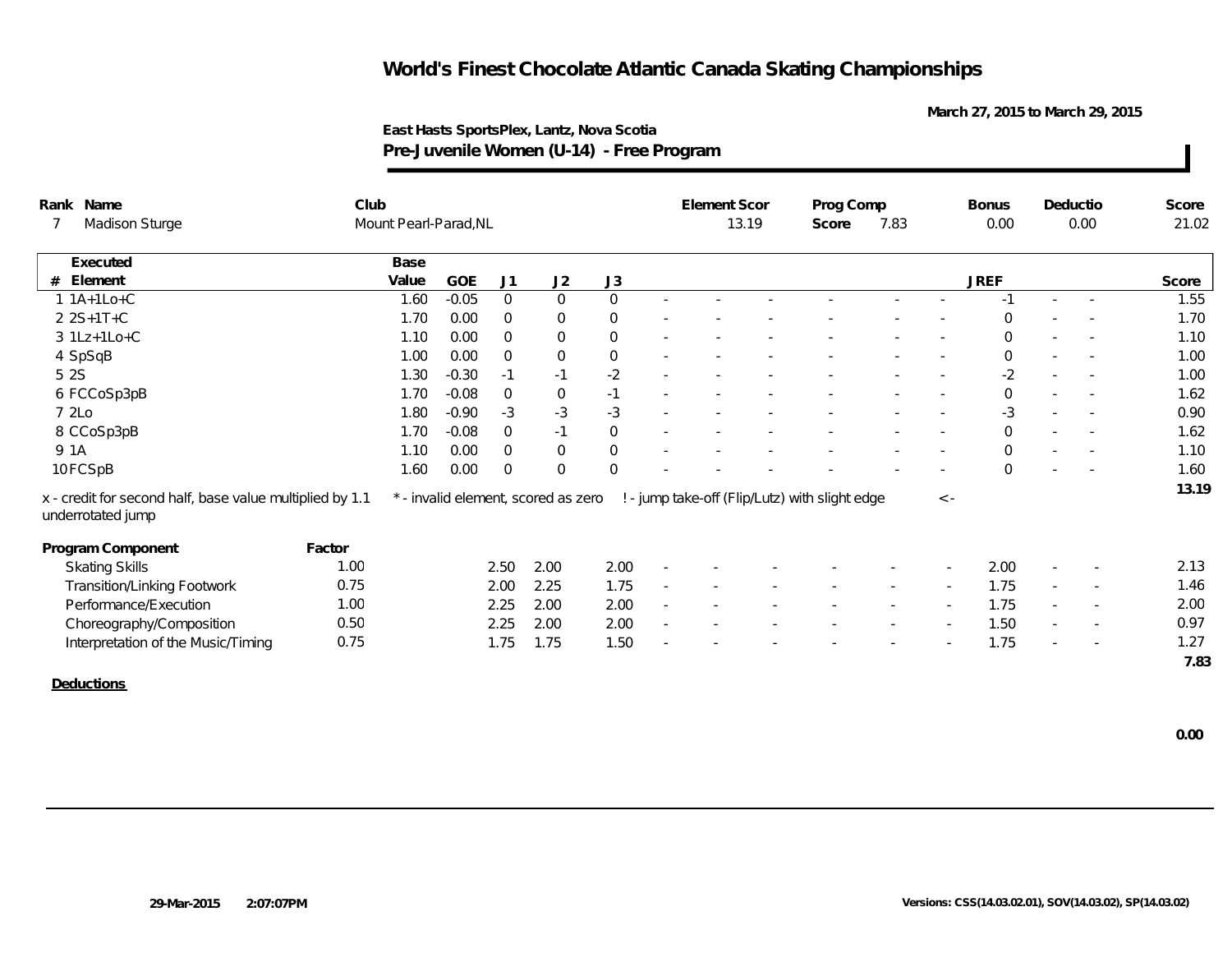**March 27, 2015 to March 29, 2015**

| Rank Name                                                                     | Club   |                       |            |                |                                     |                     | Element Scor |       | Prog Comp                                      |      |             | <b>Bonus</b>   | Deductio                 |                          | Score |
|-------------------------------------------------------------------------------|--------|-----------------------|------------|----------------|-------------------------------------|---------------------|--------------|-------|------------------------------------------------|------|-------------|----------------|--------------------------|--------------------------|-------|
| Sarah Jones<br>8                                                              |        | Dieppe Gold Blade, NB |            |                |                                     |                     |              | 12.37 | Score                                          | 8.67 |             | 0.00           |                          | 0.20                     | 20.84 |
| Executed                                                                      |        | Base                  |            |                |                                     |                     |              |       |                                                |      |             |                |                          |                          |       |
| Element<br>#                                                                  |        | Value                 | <b>GOE</b> | J1             | J2                                  | J3                  |              |       |                                                |      |             | <b>JREF</b>    |                          |                          | Score |
| 12T                                                                           |        | 1.30                  | $-0.40$    | $-2$           | $-2$                                | $-2$                |              |       |                                                |      |             | $-2$           | $\sim$                   |                          | 0.90  |
| 2 2 S+1 T + C                                                                 |        | 1.70                  | 0.00       | $\mathsf{O}$   | $\,0\,$                             | $\,0\,$             |              |       |                                                |      |             | $\mathbf 0$    |                          |                          | 1.70  |
| 3 2Lo                                                                         |        | 1.80                  | 0.00       | $\overline{0}$ | $\overline{0}$                      | $\mathbf 0$         |              |       |                                                |      |             | $\overline{0}$ |                          | $\sim$                   | 1.80  |
| 4 FCSpB                                                                       |        | 1.60                  | 0.00       | $\overline{0}$ | $\mathbf 0$                         | $\mathbf 0$         |              |       |                                                |      |             | $\Omega$       | $\overline{\phantom{a}}$ |                          | 1.60  |
| 5 SpSqB                                                                       |        | 1.00                  | 0.05       | $\Omega$       | $\mathsf{O}\xspace$                 | $\mathbf{1}$        |              |       |                                                |      |             | $\Omega$       |                          |                          | 1.05  |
| 6 1A                                                                          |        | 1.10                  | 0.10       | $\overline{0}$ | $\mathbf{1}$                        | $\mathbf 0$         |              |       |                                                |      |             |                |                          |                          | 1.20  |
| 7 2S                                                                          |        | 1.30                  | 0.00       | $\mathbf 0$    | $\mathbf 0$                         | $\mathsf{O}\xspace$ |              |       |                                                |      |             | $\overline{0}$ |                          |                          | 1.30  |
| 8 CCoSp                                                                       |        | 0.00                  |            | $\sim$         | $\sim$                              | $\sim$              |              |       |                                                |      |             |                |                          |                          | 0.00  |
| $9 1A+2T+C$                                                                   |        | 2.40                  | $-0.50$    | $-2$           | $-3$                                | $-2$                |              |       |                                                |      |             | $-3$           |                          |                          | 1.90  |
| 10 CoSp2pB                                                                    |        | 1.00                  | $-0.08$    | $\mathbf 0$    | $\mathbf 0$                         | $\mathbf 0$         |              |       |                                                |      |             | $-1$           |                          |                          | 0.92  |
| x - credit for second half, base value multiplied by 1.1<br>underrotated jump |        |                       |            |                | * - invalid element, scored as zero |                     |              |       | ! - jump take-off (Flip/Lutz) with slight edge |      | $\langle$ - |                |                          |                          | 12.37 |
| Program Component                                                             | Factor |                       |            |                |                                     |                     |              |       |                                                |      |             |                |                          |                          |       |
| <b>Skating Skills</b>                                                         | 1.00   |                       |            | 2.50           | 2.00                                | 2.50                |              |       |                                                |      |             | 2.25           | $\overline{\phantom{a}}$ |                          | 2.31  |
| <b>Transition/Linking Footwork</b>                                            | 0.75   |                       |            | 2.00           | 1.75                                | 2.25                |              |       |                                                |      |             | 2.25           | $\overline{\phantom{a}}$ | $\sim$                   | 1.55  |
| Performance/Execution                                                         | 1.00   |                       |            | 2.25           | 1.75                                | 2.25                |              |       |                                                |      |             | 2.50           | $\sim$                   |                          | 2.19  |
| Choreography/Composition                                                      | 0.50   |                       |            | 2.25           | 1.75                                | 2.25                |              |       |                                                |      |             | 2.25           |                          | $\overline{\phantom{a}}$ | 1.07  |
| Interpretation of the Music/Timing                                            | 0.75   |                       |            | 2.00           | 1.75                                | 2.25                |              |       |                                                |      |             | 2.25           |                          |                          | 1.55  |
|                                                                               |        |                       |            |                |                                     |                     |              |       |                                                |      |             |                |                          |                          | 8.67  |
| <b>Deductions</b>                                                             |        |                       |            |                |                                     |                     |              |       |                                                |      |             |                |                          |                          |       |
|                                                                               |        |                       |            |                |                                     |                     |              |       |                                                |      |             |                |                          |                          | 0.20  |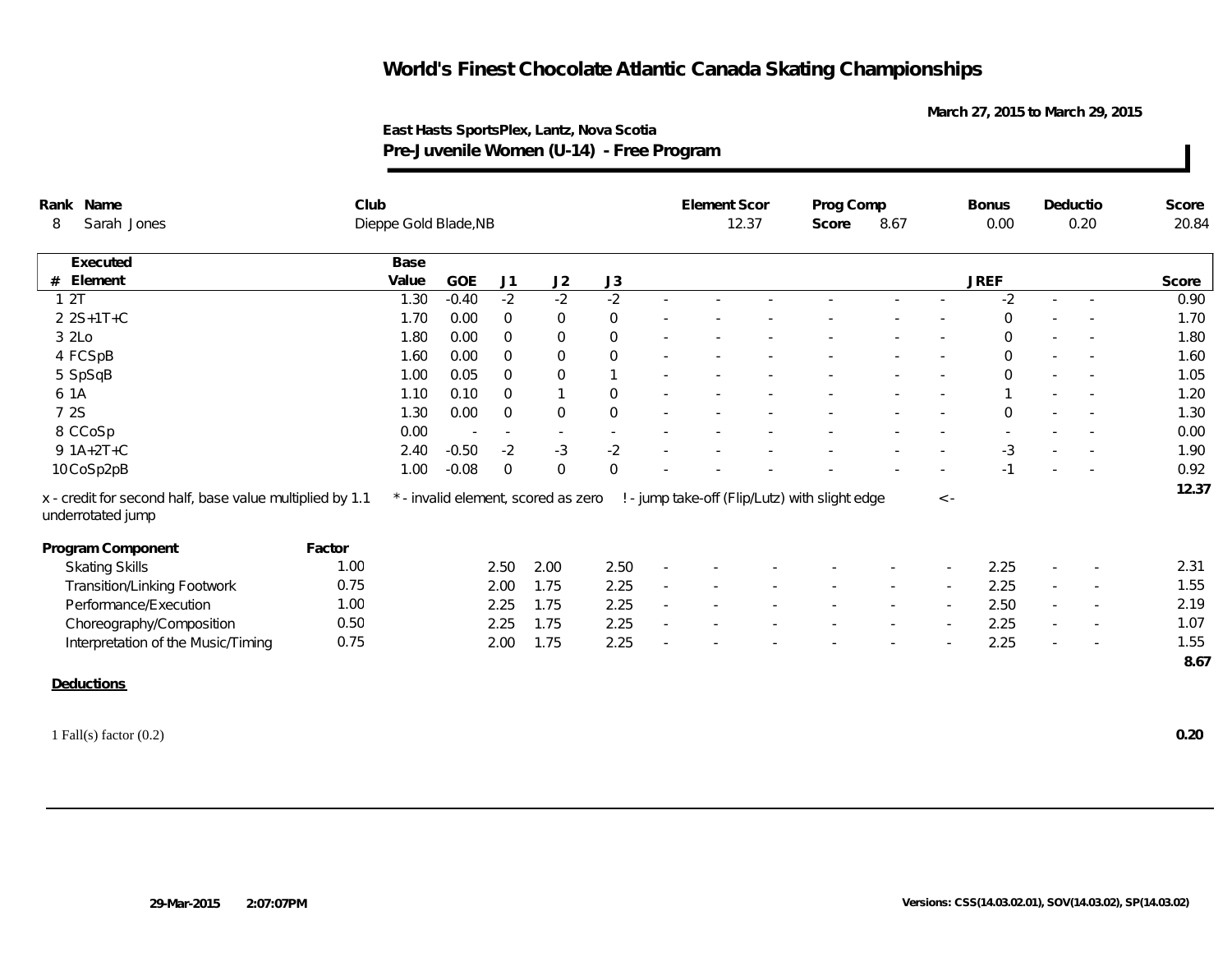**March 27, 2015 to March 29, 2015**

| Rank Name                                                                     | Club   |                      |         |                |                                     |                     |                          | Element Scor |       | Prog Comp                                      |        |             | <b>Bonus</b> |        | Deductio                 | Score |
|-------------------------------------------------------------------------------|--------|----------------------|---------|----------------|-------------------------------------|---------------------|--------------------------|--------------|-------|------------------------------------------------|--------|-------------|--------------|--------|--------------------------|-------|
| 9<br>Haley Dawe                                                               |        | CBS Skating Club, NL |         |                |                                     |                     |                          |              | 12.85 | Score                                          | 7.88   |             | 0.00         |        | 0.00                     | 20.73 |
| Executed                                                                      |        | Base                 |         |                |                                     |                     |                          |              |       |                                                |        |             |              |        |                          |       |
| Element<br>#                                                                  |        | Value                | GOE     | J <sub>1</sub> | J2                                  | J3                  |                          |              |       |                                                |        |             | <b>JREF</b>  |        |                          | Score |
| $1 2S+1T+C$                                                                   |        | 1.70                 | 0.00    | $\overline{0}$ | $\overline{0}$                      | $\overline{0}$      | $\sim$                   |              |       |                                                |        |             | $\Omega$     | $\sim$ |                          | 1.70  |
| 2 2T                                                                          |        | 1.30                 | $-0.10$ | $\mathbf 0$    | $\mathbf 0$                         | $-1$                |                          |              |       |                                                |        |             | $-1$         |        |                          | 1.20  |
| 3 2Lo                                                                         |        | 1.80                 | $-0.53$ | $-2$           | $-1$                                | $-2$                |                          |              |       |                                                |        |             | $-2$         |        |                          | 1.27  |
| 4 FCSpB                                                                       |        | 1.60                 | 0.00    | $\mathbf{0}$   | $\mathbf 0$                         | $\mathbf 0$         |                          |              |       |                                                |        |             | $\mathbf{O}$ |        |                          | 1.60  |
| 5 2 S                                                                         |        | 1.30                 | $-0.05$ | $\overline{0}$ | $\mathbf 0$                         | $\mathbf 0$         | $\overline{\phantom{a}}$ |              |       |                                                |        |             | $-1$         | $\sim$ |                          | 1.25  |
| 6 SpSqB                                                                       |        | 1.00                 | $-0.05$ | $-1$           | $\mathbf 0$                         | $\mathbf 0$         | $\sim$                   |              |       |                                                |        |             | $\mathbf{O}$ |        |                          | 0.95  |
| 7 1A+1Lo+C                                                                    |        | 1.60                 | $-0.05$ | $\overline{0}$ | $\overline{0}$                      | $\mathbf 0$         | $\overline{\phantom{a}}$ |              |       |                                                |        |             | $-1$         |        |                          | 1.55  |
| 8 FCCoSp2pB (V1)                                                              |        | 1.00                 | 0.00    | $\overline{0}$ | $\mathbf 0$                         | $\mathbf 0$         |                          |              |       |                                                |        |             | $\Omega$     |        |                          | 1.00  |
| 9 1F                                                                          |        | 0.50                 | 0.00    | $\overline{0}$ | $\boldsymbol{0}$                    | $\mathsf{O}\xspace$ |                          |              |       |                                                |        |             | $\Omega$     |        |                          | 0.50  |
| 10 CCoSp3pB                                                                   |        | 1.70                 | 0.13    | $\mathbf 0$    |                                     | $\mathbf 0$         |                          |              |       |                                                |        |             | $\Omega$     |        | $\sim$                   | 1.83  |
| x - credit for second half, base value multiplied by 1.1<br>underrotated jump |        |                      |         |                | * - invalid element, scored as zero |                     |                          |              |       | ! - jump take-off (Flip/Lutz) with slight edge |        | $\langle$ - |              |        |                          | 12.85 |
| Program Component                                                             | Factor |                      |         |                |                                     |                     |                          |              |       |                                                |        |             |              |        |                          |       |
| <b>Skating Skills</b>                                                         | 1.00   |                      |         | 2.25           | 2.00                                | 2.25                |                          |              |       |                                                |        |             | 2.00         |        |                          | 2.13  |
| <b>Transition/Linking Footwork</b>                                            | 0.75   |                      |         | 1.75           | 1.50                                | 2.25                |                          |              |       |                                                |        |             | 1.75         | $\sim$ | $\sim$                   | 1.36  |
| Performance/Execution                                                         | 1.00   |                      |         | 2.00           | 1.75                                | 2.25                | ÷.                       |              |       |                                                | $\sim$ |             | 2.25         | $\sim$ | $\sim$                   | 2.06  |
| Choreography/Composition                                                      | 0.50   |                      |         | 2.00           | 1.75                                | 2.00                | $\sim$                   |              |       |                                                |        |             | 2.00         | $\sim$ | $\overline{\phantom{a}}$ | 0.97  |
| Interpretation of the Music/Timing                                            | 0.75   |                      |         | 1.75           | 1.75                                | 2.00                |                          |              |       |                                                |        |             | 1.75         |        |                          | 1.36  |
|                                                                               |        |                      |         |                |                                     |                     |                          |              |       |                                                |        |             |              |        |                          | 7.88  |
| Deductions                                                                    |        |                      |         |                |                                     |                     |                          |              |       |                                                |        |             |              |        |                          |       |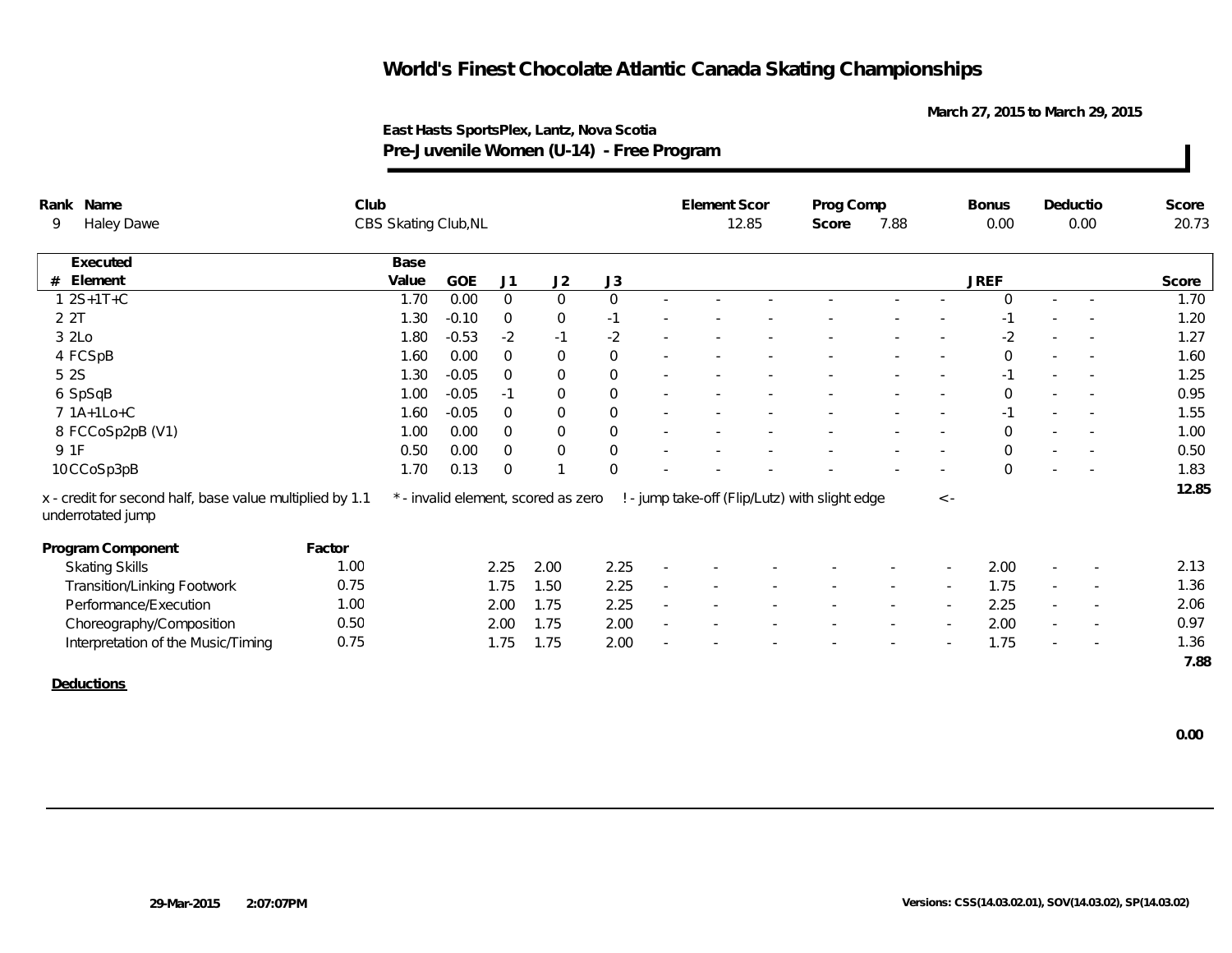**March 27, 2015 to March 29, 2015**

| Rank Name                                                                     | Club   |                       |                          |                |                                     |              | Element Scor |       | Prog Comp                                      |        |             | <b>Bonus</b>   |                          | Deductio                 | Score |
|-------------------------------------------------------------------------------|--------|-----------------------|--------------------------|----------------|-------------------------------------|--------------|--------------|-------|------------------------------------------------|--------|-------------|----------------|--------------------------|--------------------------|-------|
| Georgia Murray<br>10                                                          |        | Mariposa East Ska, NS |                          |                |                                     |              |              | 11.29 | Score                                          | 8.68   |             | 0.00           |                          | 0.00                     | 19.97 |
| Executed                                                                      |        | Base                  |                          |                |                                     |              |              |       |                                                |        |             |                |                          |                          |       |
| Element<br>#                                                                  |        | Value                 | GOE                      | J1             | J2                                  | J3           |              |       |                                                |        |             | <b>JREF</b>    |                          |                          | Score |
| 1.1A                                                                          |        | 1.10                  | 0.00                     | $\overline{0}$ | $\mathbf 0$                         | $\mathsf{O}$ |              |       |                                                |        |             | $\Omega$       | $\sim$                   |                          | 1.10  |
| $2 1Lz+1Lo+C$                                                                 |        | 1.10                  | $-0.08$                  | $-1$           | $\overline{0}$                      | $-1$         |              |       |                                                |        |             | $-1$           |                          |                          | 1.02  |
| 3 2Lo                                                                         |        | 1.80                  | $-0.23$                  | $-1$           | $\mathbf 0$                         | $\mathbf 0$  |              |       |                                                |        |             | $-2$           |                          |                          | 1.57  |
| $4 1F+1A+S$                                                                   |        | 1.28                  | 0.00                     | $\overline{0}$ | $\mathbf 0$                         | $\mathbf 0$  |              |       |                                                |        |             | $\Omega$       |                          |                          | 1.28  |
| 5 FSSpB                                                                       |        | 1.70                  | $-0.08$                  | $\overline{0}$ | $\mathbf 0$                         | $\mathbf 0$  |              |       |                                                |        |             | $-1$           | $\sim$                   |                          | 1.62  |
| 6 2S                                                                          |        | 1.30                  | $-0.05$                  | $\Omega$       | $\mathsf{O}\xspace$                 | $\mathsf{O}$ |              |       |                                                |        |             | $-1$           |                          | $\sim$                   | 1.25  |
| 7 CCoSp2pB                                                                    |        | 1.20                  | $-0.15$                  | $-1$           | $\mathbf 0$                         | $-1$         |              |       |                                                |        |             | $\mathbf 0$    |                          |                          | 1.05  |
| 8 SpSq                                                                        |        | 0.00                  | $\overline{\phantom{a}}$ | $\sim$         | $\sim$                              | $\sim$       |              |       |                                                |        |             |                |                          |                          | 0.00  |
| 9 2S+1T+C                                                                     |        | 1.70                  | 0.00                     | $\overline{0}$ | $\mathbf 0$                         | $\mathbf 0$  |              |       |                                                |        |             | $\overline{0}$ |                          |                          | 1.70  |
| 10 CoSp2pB                                                                    |        | 1.00                  | $-0.30$                  | $-1$           | $-1$                                | $-1$         |              |       |                                                |        |             | $-1$           |                          |                          | 0.70  |
| x - credit for second half, base value multiplied by 1.1<br>underrotated jump |        |                       |                          |                | * - invalid element, scored as zero |              |              |       | ! - jump take-off (Flip/Lutz) with slight edge |        | $\langle$ - |                |                          |                          | 11.29 |
| Program Component                                                             | Factor |                       |                          |                |                                     |              |              |       |                                                |        |             |                |                          |                          |       |
| <b>Skating Skills</b>                                                         | 1.00   |                       |                          | 2.50           | 2.00                                | 2.25         |              |       |                                                |        |             | 2.00           |                          |                          | 2.19  |
| <b>Transition/Linking Footwork</b>                                            | 0.75   |                       |                          | 2.25           | 2.00                                | 2.25         |              |       |                                                |        |             | 2.25           | $\overline{\phantom{a}}$ |                          | 1.64  |
| Performance/Execution                                                         | 1.00   |                       |                          | 2.25           | 2.00                                | 2.25         |              |       |                                                | $\sim$ | $\sim$      | 2.25           | $\sim$                   | $\overline{\phantom{a}}$ | 2.19  |
| Choreography/Composition                                                      | 0.50   |                       |                          | 2.00           | 1.75                                | 2.00         |              |       |                                                |        | $\sim$      | 2.00           | $\sim$                   |                          | 0.97  |
| Interpretation of the Music/Timing                                            | 0.75   |                       |                          | 2.25           | 2.00                                | 2.25         |              |       |                                                |        |             | 2.50           |                          |                          | 1.69  |
|                                                                               |        |                       |                          |                |                                     |              |              |       |                                                |        |             |                |                          |                          | 8.68  |
| Deductions                                                                    |        |                       |                          |                |                                     |              |              |       |                                                |        |             |                |                          |                          |       |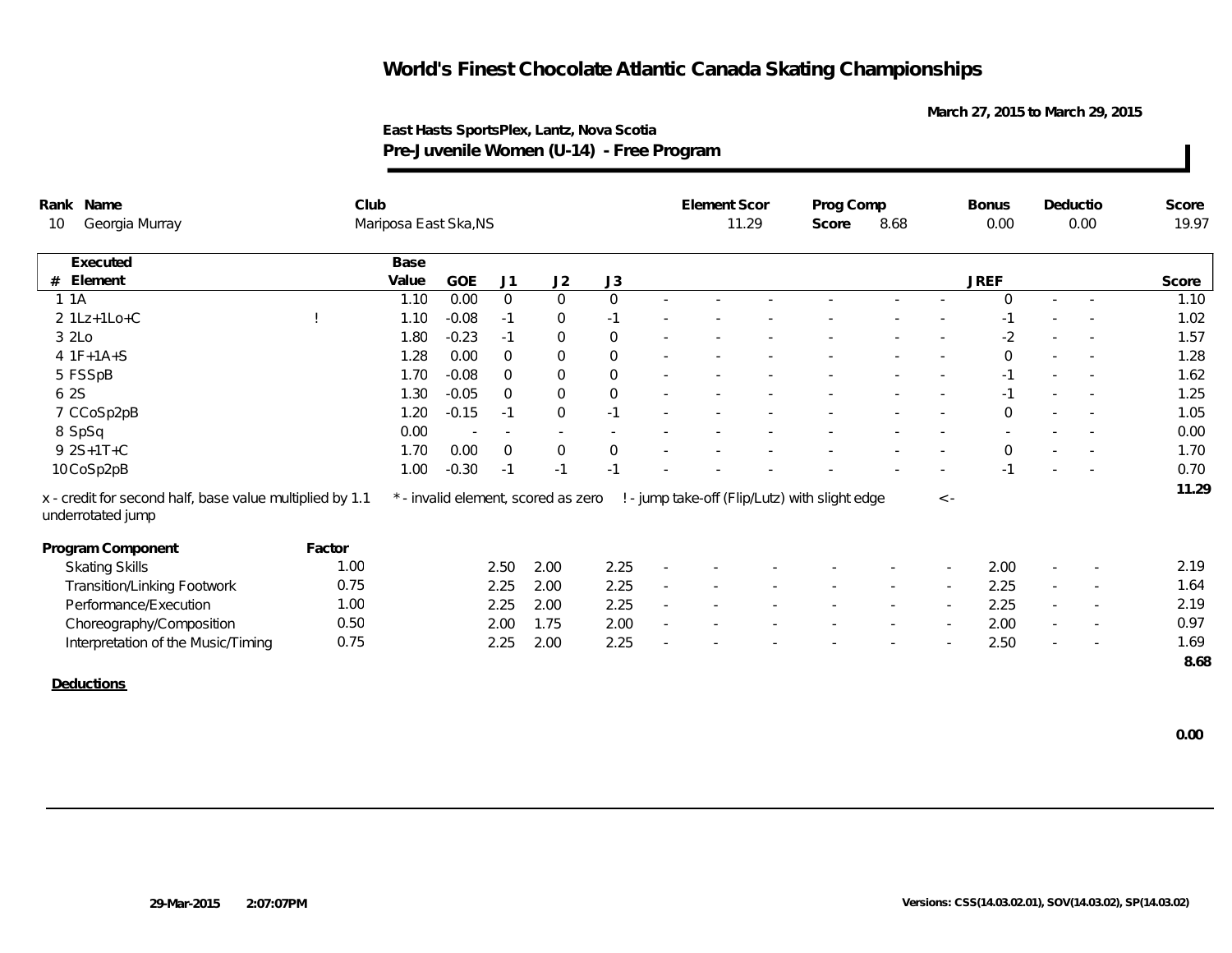**March 27, 2015 to March 29, 2015**

| Rank Name                                                                     | Club   |                   |         |                          |                                     |                     |                          | Element Scor |       | Prog Comp                                      |      |          | <b>Bonus</b>   |        | Deductio                 | Score |
|-------------------------------------------------------------------------------|--------|-------------------|---------|--------------------------|-------------------------------------|---------------------|--------------------------|--------------|-------|------------------------------------------------|------|----------|----------------|--------|--------------------------|-------|
| Emma Hynes<br>11                                                              |        | Summerside FSC,PE |         |                          |                                     |                     |                          |              | 10.67 | Score                                          | 8.30 |          | 0.00           |        | 0.00                     | 18.97 |
| Executed                                                                      |        | Base              |         |                          |                                     |                     |                          |              |       |                                                |      |          |                |        |                          |       |
| Element<br>#                                                                  |        | Value             | GOE     | J1                       | J2                                  | J3                  |                          |              |       |                                                |      |          | <b>JREF</b>    |        |                          | Score |
| $1.1A+1T+C$                                                                   |        | 1.50              | 0.00    | $\overline{0}$           | $\overline{0}$                      | $\mathbf 0$         | $\sim$                   |              |       |                                                |      |          | $\mathbf 0$    | $\sim$ |                          | 1.50  |
| 2 2 S                                                                         |        | 1.30              | 0.00    | $\overline{0}$           | $\overline{0}$                      | $\overline{0}$      |                          |              |       |                                                |      |          | $\Omega$       |        |                          | 1.30  |
| 3 SpSqB                                                                       |        | 1.00              | 0.00    | $\overline{0}$           | $\mathsf{O}$                        | $\mathsf{O}\xspace$ |                          |              |       |                                                |      |          | $\Omega$       |        |                          | 1.00  |
| $4 2Lo+1T<<+C$                                                                |        | 1.80              | $-0.53$ | $-1$                     | $-2$                                | $-2$                |                          |              |       |                                                |      |          | $-2$           |        |                          | 1.27  |
| $5 2T+1T<<+C$                                                                 |        |                   |         | $\sim$                   | $\sim$                              | $\sim$              |                          |              |       |                                                |      |          |                | $\sim$ |                          | 0.00  |
| 6 FCSpB                                                                       |        | 1.60              | 0.00    | $\overline{0}$           | $\mathbf{0}$                        | $\mathbf 0$         |                          |              |       |                                                |      |          | $\mathbf 0$    | $\sim$ |                          | 1.60  |
| $7.1F+1Lo+C$                                                                  |        |                   |         | $\overline{\phantom{a}}$ | $\sim$                              |                     |                          |              |       |                                                |      |          |                |        |                          | 0.00  |
| 8 CCoSp3pB                                                                    |        | 1.70              | 0.00    | $\overline{0}$           | $\mathbf 0$                         | $\mathsf{O}$        |                          |              |       |                                                |      |          | $\overline{0}$ |        |                          | 1.70  |
| 9 2Lo                                                                         |        | 1.80              | $-0.60$ | $-2$                     | $-2$                                | $-2$                |                          |              |       |                                                |      |          | $-2$           |        |                          | 1.20  |
| 10CSpB                                                                        |        | 1.10              | 0.00    | $\overline{0}$           | $\overline{0}$                      | $\mathbf 0$         |                          |              |       |                                                |      |          | $\Omega$       |        |                          | 1.10  |
| x - credit for second half, base value multiplied by 1.1<br>underrotated jump |        |                   |         |                          | * - invalid element, scored as zero |                     |                          |              |       | ! - jump take-off (Flip/Lutz) with slight edge |      | $\leq$ - |                |        |                          | 10.67 |
| Program Component                                                             | Factor |                   |         |                          |                                     |                     |                          |              |       |                                                |      |          |                |        |                          |       |
| <b>Skating Skills</b>                                                         | 1.00   |                   |         | 2.50                     | 1.75                                | 2.50                |                          |              |       |                                                |      |          | 2.25           |        |                          | 2.25  |
| Transition/Linking Footwork                                                   | 0.75   |                   |         | 2.00                     | 1.75                                | 2.00                | $\overline{\phantom{a}}$ |              |       |                                                |      |          | 2.50           |        |                          | 1.55  |
| Performance/Execution                                                         | 1.00   |                   |         | 2.25                     | 1.75                                | 2.25                | $\sim$                   |              |       |                                                |      | $\sim$   | 2.00           | $\sim$ | $\overline{\phantom{a}}$ | 2.06  |
| Choreography/Composition                                                      | 0.50   |                   |         | 2.00                     | 1.75                                | 2.25                |                          |              |       |                                                |      |          | 2.25           | $\sim$ | $\overline{\phantom{a}}$ | 1.03  |
| Interpretation of the Music/Timing                                            | 0.75   |                   |         | 2.00                     | 1.50                                | 1.75                |                          |              |       |                                                |      |          | 2.25           |        |                          | 1.41  |
|                                                                               |        |                   |         |                          |                                     |                     |                          |              |       |                                                |      |          |                |        |                          | 8.30  |
| <b>Deductions</b>                                                             |        |                   |         |                          |                                     |                     |                          |              |       |                                                |      |          |                |        |                          |       |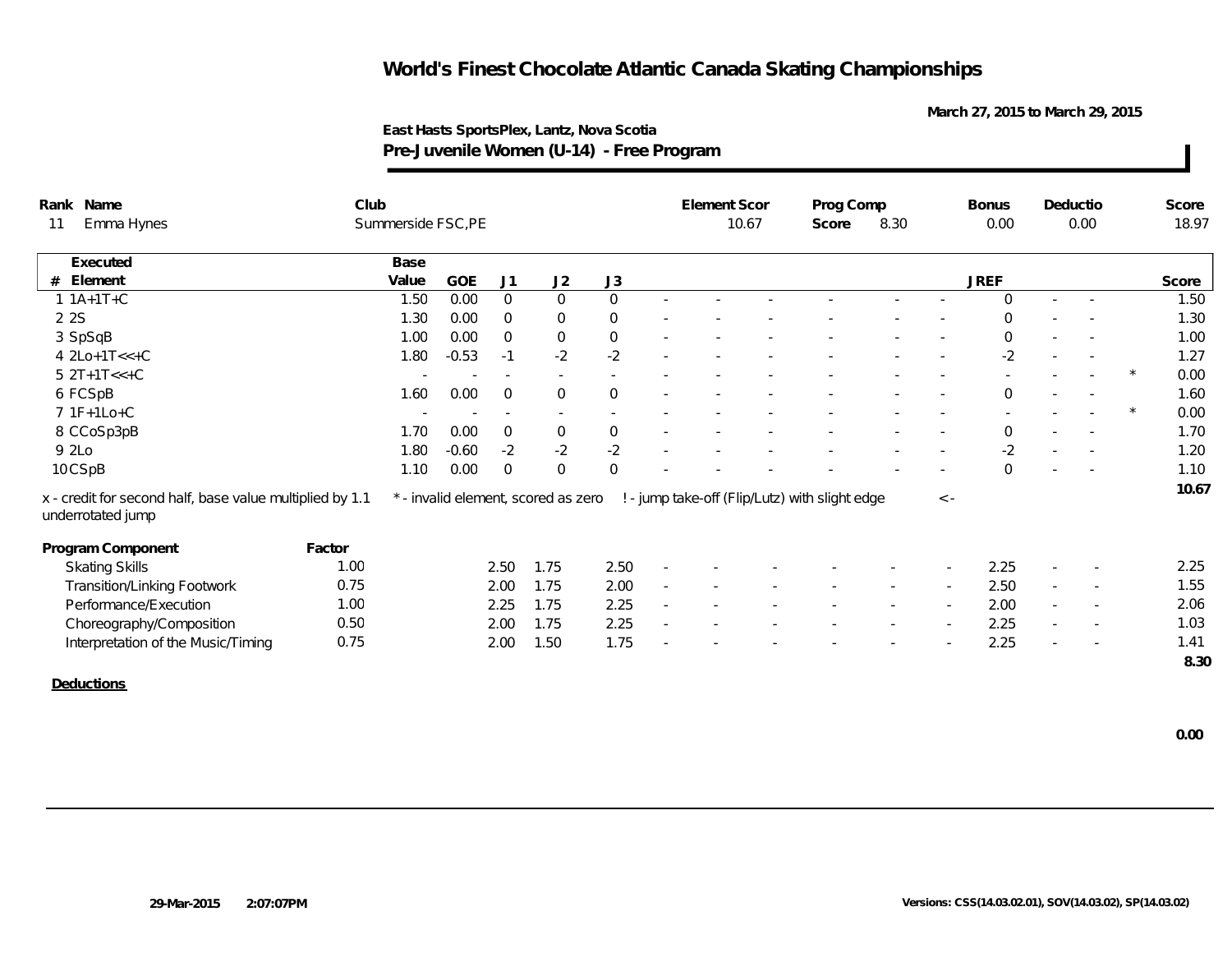**March 27, 2015 to March 29, 2015**

**East Hasts SportsPlex, Lantz, Nova Scotia Pre-Juvenile Women (U-14) - Free Program**

|    | Rank Name                                                                     | Club   |                       |         |                |                                     |             | Element Scor |       | Prog Comp                                      |        |           | <b>Bonus</b> |                          | Deductio                 | Score |
|----|-------------------------------------------------------------------------------|--------|-----------------------|---------|----------------|-------------------------------------|-------------|--------------|-------|------------------------------------------------|--------|-----------|--------------|--------------------------|--------------------------|-------|
| 12 | Faith Kennedy                                                                 |        | Sackville Skating, NS |         |                |                                     |             |              | 10.99 | Score                                          | 7.87   |           | 0.00         |                          | 0.00                     | 18.86 |
|    | Executed                                                                      |        | Base                  |         |                |                                     |             |              |       |                                                |        |           |              |                          |                          |       |
| #  | Element                                                                       |        | Value                 | GOE     | J1             | J2                                  | J3          |              |       |                                                |        |           | <b>JREF</b>  |                          |                          | Score |
|    | 12S                                                                           |        | 1.30                  | $-0.55$ | $-2$           | $-3$                                | $-3$        |              |       |                                                |        |           | -3           |                          |                          | 0.75  |
|    | $2 1A+2T<+C$                                                                  |        | 2.00                  | $-0.50$ | $-1$           | $-3$                                | $-3$        |              |       |                                                |        |           | $-3$         |                          |                          | 1.50  |
|    | 3 CoSp2pB                                                                     |        | 1.00                  | $-0.30$ | $-1$           | $-1$                                | $-1$        |              |       |                                                |        |           | $-1$         |                          |                          | 0.70  |
|    | $4 1F+1Lo+C$                                                                  |        | 1.00                  | 0.00    | $\overline{0}$ | $\mathbf 0$                         | $\mathbf 0$ |              |       |                                                |        |           | $\mathbf 0$  |                          |                          | 1.00  |
|    | 5 SpSqB                                                                       |        | 1.00                  | 0.00    | $\overline{0}$ | $\boldsymbol{0}$                    | $\,0\,$     |              |       |                                                |        |           | $\mathbf 0$  | $\sim$                   |                          | 1.00  |
|    | $6$ 2Lo $<<$                                                                  |        | 0.50                  | $-0.28$ | $-3$           | $-3$                                | $-3$        |              |       |                                                |        |           | $-2$         |                          |                          | 0.22  |
|    | 7 CCoSp3pB                                                                    |        | 1.70                  | 0.00    | $\overline{0}$ | $\mathbf 0$                         | $\mathbf 0$ |              |       |                                                |        |           | $\mathbf 0$  |                          |                          | 1.70  |
|    | 8 2S+1T+C                                                                     |        | 1.70                  | 0.00    | $\overline{0}$ | $\,0\,$                             | $\,0\,$     |              |       |                                                |        |           | $\mathbf 0$  | $\sim$                   |                          | 1.70  |
|    | 9 1 A                                                                         |        | 1.10                  | $-0.30$ | $\overline{0}$ | $-2$                                | $-2$        |              |       |                                                |        |           | $-2$         | $\overline{\phantom{a}}$ |                          | 0.80  |
|    | 10 FSSpB                                                                      |        | 1.70                  | $-0.08$ | $-1$           | $\mathbf{0}$                        | $\mathbf 0$ |              |       |                                                |        |           | $\Omega$     |                          |                          | 1.62  |
|    | x - credit for second half, base value multiplied by 1.1<br>underrotated jump |        |                       |         |                | * - invalid element, scored as zero |             |              |       | ! - jump take-off (Flip/Lutz) with slight edge |        | $\,<\,$ - |              |                          |                          | 10.99 |
|    | Program Component                                                             | Factor |                       |         |                |                                     |             |              |       |                                                |        |           |              |                          |                          |       |
|    | <b>Skating Skills</b>                                                         | 1.00   |                       |         | 2.50           | 1.75                                | 2.25        |              |       |                                                |        |           | 2.00         |                          |                          | 2.13  |
|    | <b>Transition/Linking Footwork</b>                                            | 0.75   |                       |         | 2.25           | 1.75                                | 1.75        |              |       |                                                |        |           | 2.00         | $\sim$                   |                          | 1.46  |
|    | Performance/Execution                                                         | 1.00   |                       |         | 2.25           | 2.00                                | 2.00        |              |       |                                                | $\sim$ |           | 1.50         | $\sim$                   | $\overline{\phantom{a}}$ | 1.94  |
|    | Choreography/Composition                                                      | 0.50   |                       |         | 2.00           | 1.75                                | 1.75        |              |       |                                                |        | $\sim$    | 1.50         | $\sim$                   |                          | 0.88  |
|    | Interpretation of the Music/Timing                                            | 0.75   |                       |         | 2.00           | 2.00                                | 2.00        |              |       |                                                |        |           | 1.75         |                          |                          | 1.46  |
|    |                                                                               |        |                       |         |                |                                     |             |              |       |                                                |        |           |              |                          |                          | 7.87  |
|    | Deductions                                                                    |        |                       |         |                |                                     |             |              |       |                                                |        |           |              |                          |                          |       |

 **0.00**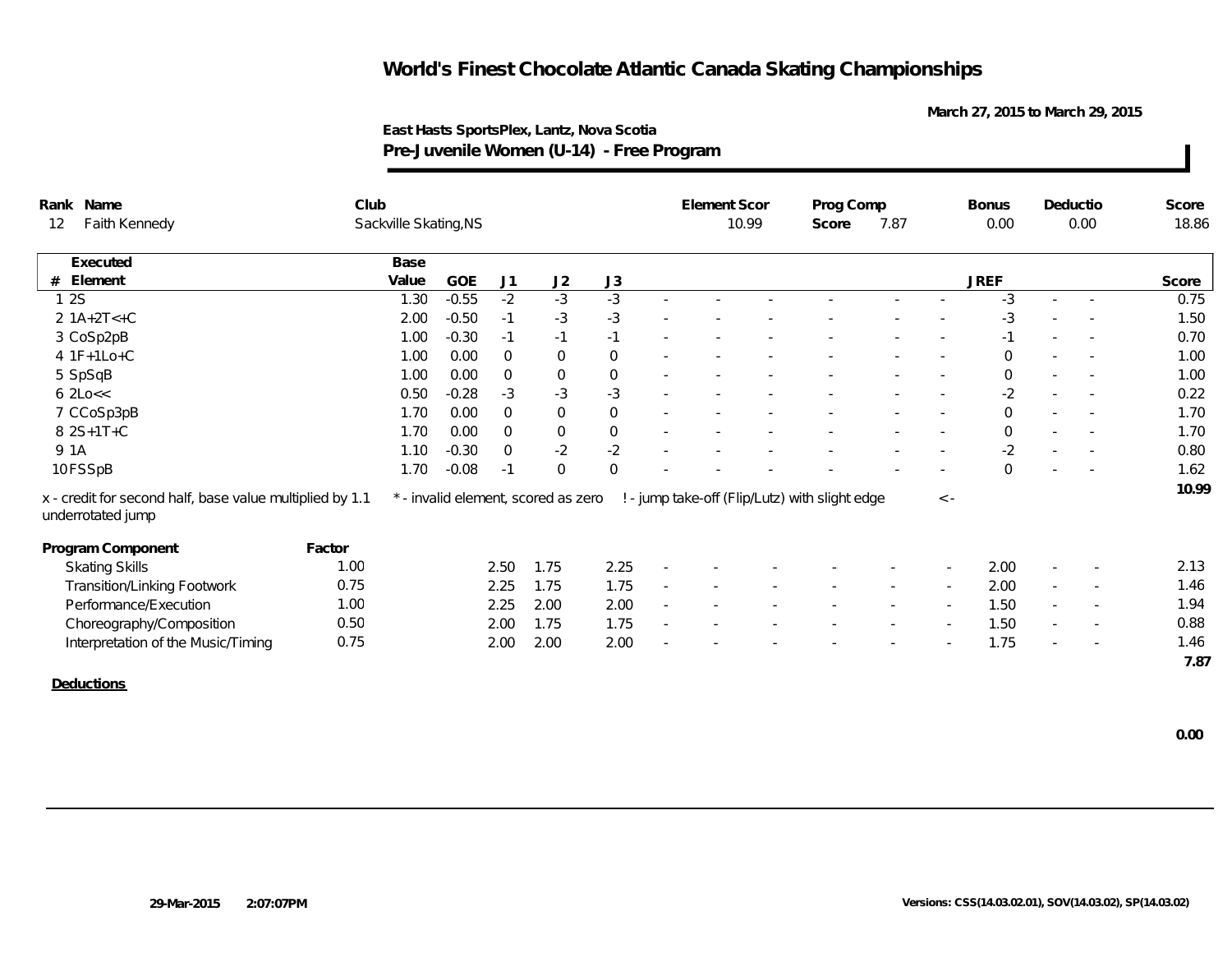**March 27, 2015 to March 29, 2015**

| Rank Name                   |                                                          | Club   |                       |         |                |                                     |                     |        | <b>Element Scor</b> |       | Prog Comp                                      |  |             | <b>Bonus</b>   | Deductio                 |                          | Score |
|-----------------------------|----------------------------------------------------------|--------|-----------------------|---------|----------------|-------------------------------------|---------------------|--------|---------------------|-------|------------------------------------------------|--|-------------|----------------|--------------------------|--------------------------|-------|
| Nadine Thomas<br>13         |                                                          |        | Dieppe Gold Blade, NB |         |                |                                     |                     |        |                     | 10.29 | 8.38<br>Score                                  |  |             | 0.00           | 0.00                     |                          | 18.67 |
| Executed                    |                                                          |        | Base                  |         |                |                                     |                     |        |                     |       |                                                |  |             |                |                          |                          |       |
| Element<br>#                |                                                          |        | Value                 | GOE     | J1             | J2                                  | J3                  |        |                     |       |                                                |  |             | <b>JREF</b>    |                          |                          | Score |
| $12S < +1T + C$             |                                                          |        | 0.80                  | $-0.20$ | $-2$           | $-2$                                | $-2$                | $\sim$ |                     |       |                                                |  |             | $-2$           | ×.                       |                          | 0.60  |
| $2 1Lz+1A+S$                |                                                          |        | 1.36                  | $-0.25$ | $-2$           | $-1$                                | $-1$                |        |                     |       |                                                |  |             | $-1$           |                          |                          | 1.11  |
| 3 1F+1Lo+C                  |                                                          |        | 1.00                  | 0.00    | $\overline{0}$ | $\mathsf{O}$                        | $\mathbf 0$         |        |                     |       |                                                |  |             | $\Omega$       |                          |                          | 1.00  |
| 4 CCoSp3pB                  |                                                          |        | 1.70                  | 0.25    | $\overline{0}$ |                                     | $\boldsymbol{0}$    |        |                     |       |                                                |  |             |                |                          |                          | 1.95  |
| $5$ 2Lo $<<$                |                                                          |        | 0.50                  | $-0.20$ | $-2$           | $-2$                                | $-2$                | $\sim$ |                     |       |                                                |  |             | $-2$           | $\sim$                   |                          | 0.30  |
| 6 FCSpB                     |                                                          |        | 1.60                  | 0.00    | $\overline{0}$ | $\mathbf 0$                         | $\overline{0}$      | $\sim$ |                     |       |                                                |  |             | $\mathbf 0$    | $\overline{\phantom{a}}$ |                          | 1.60  |
| 7 SpSqB                     |                                                          |        | 1.00                  | 0.05    | $\mathbf 0$    |                                     | $\mathsf{O}\xspace$ |        |                     |       |                                                |  |             | $\overline{0}$ |                          | $\sim$                   | 1.05  |
| 82S <                       |                                                          |        | 0.40                  | $-0.30$ | $-3$           | $-3$                                | $-3$                |        |                     |       |                                                |  |             | $-3$           |                          |                          | 0.10  |
| 9 1A                        |                                                          |        | 1.10                  | $-0.25$ | $-2$           | $-1$                                | $-1$                |        |                     |       |                                                |  |             |                |                          |                          | 0.85  |
| 10SSpB                      |                                                          |        | 1.10                  | 0.63    | $\mathbf{1}$   |                                     |                     |        |                     |       |                                                |  |             | $\mathfrak{D}$ |                          |                          | 1.73  |
| underrotated jump           | x - credit for second half, base value multiplied by 1.1 |        |                       |         |                | * - invalid element, scored as zero |                     |        |                     |       | ! - jump take-off (Flip/Lutz) with slight edge |  | $\langle$ - |                |                          |                          | 10.29 |
| Program Component           |                                                          | Factor |                       |         |                |                                     |                     |        |                     |       |                                                |  |             |                |                          |                          |       |
| <b>Skating Skills</b>       |                                                          | 1.00   |                       |         | 2.25           | 2.00                                | 2.25                |        |                     |       |                                                |  |             | 2.25           |                          |                          | 2.19  |
| Transition/Linking Footwork |                                                          | 0.75   |                       |         | 2.00           | 2.00                                | 2.00                |        |                     |       |                                                |  |             | 2.50           | $\sim$                   | $\overline{\phantom{a}}$ | 1.60  |
| Performance/Execution       |                                                          | 1.00   |                       |         | 2.00           | 1.75                                | 2.25                | $\sim$ |                     |       |                                                |  |             | 2.25           | $\sim$                   | $\overline{\phantom{a}}$ | 2.06  |
| Choreography/Composition    |                                                          | 0.50   |                       |         | 2.00           | 1.75                                | 2.00                | $\sim$ |                     |       |                                                |  |             | 2.50           | $\overline{\phantom{a}}$ | $\overline{\phantom{a}}$ | 1.03  |
|                             | Interpretation of the Music/Timing                       | 0.75   |                       |         | 2.00           | 1.75                                | 2.00                |        |                     |       |                                                |  |             | 2.25           |                          |                          | 1.50  |
|                             |                                                          |        |                       |         |                |                                     |                     |        |                     |       |                                                |  |             |                |                          |                          | 8.38  |
| Deductions                  |                                                          |        |                       |         |                |                                     |                     |        |                     |       |                                                |  |             |                |                          |                          |       |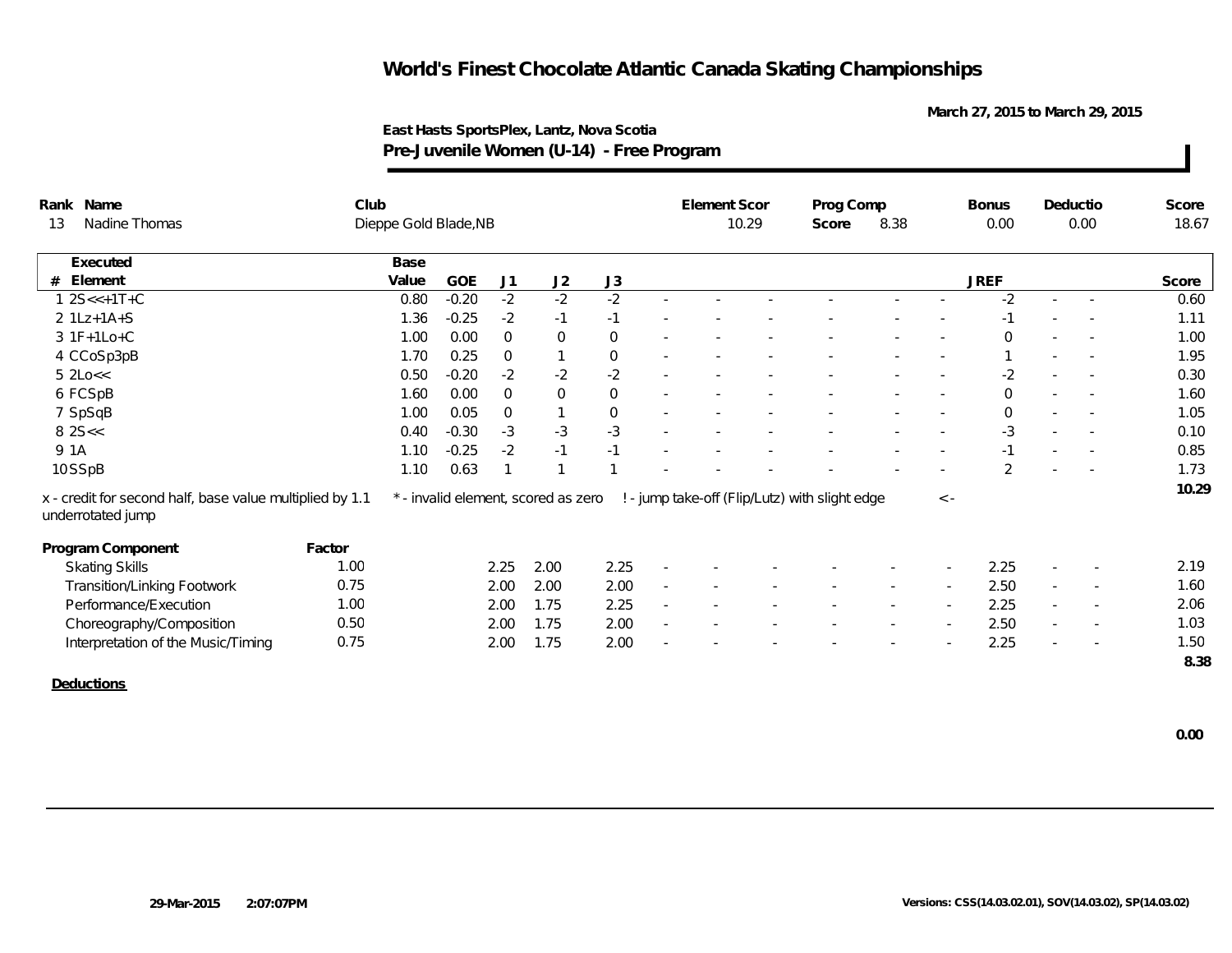**March 27, 2015 to March 29, 2015**

| Rank Name                                                                     | Club   |                       |                          |                |                                     |                          |                          | Element Scor |  | Prog Comp                                      |               |                          | <b>Bonus</b> | Deductio                 |        | Score |
|-------------------------------------------------------------------------------|--------|-----------------------|--------------------------|----------------|-------------------------------------|--------------------------|--------------------------|--------------|--|------------------------------------------------|---------------|--------------------------|--------------|--------------------------|--------|-------|
| Gabrielle Cote<br>14                                                          |        | Dartmouth Skating, NS |                          |                |                                     |                          |                          | 10.41        |  |                                                | 8.19<br>Score |                          | 0.00         | 0.00                     |        | 18.60 |
| Executed                                                                      |        | Base                  |                          |                |                                     |                          |                          |              |  |                                                |               |                          |              |                          |        |       |
| $#$ Element                                                                   |        | Value                 | <b>GOE</b>               | J1             | J2                                  | J3                       |                          |              |  |                                                |               |                          | <b>JREF</b>  |                          |        | Score |
| $11F+1Lo+C$                                                                   |        | 1.00                  | 0.00                     | $\overline{0}$ | $\overline{0}$                      | $\mathsf{O}$             | $\sim$                   |              |  |                                                |               |                          | $\Omega$     | $\sim$                   | $\sim$ | 1.00  |
| 2 1 A                                                                         |        | 1.10                  | 0.05                     | $\overline{0}$ | $\overline{0}$                      | $\mathbf{0}$             |                          |              |  |                                                |               |                          |              |                          |        | 1.15  |
| 3 CoSp                                                                        |        | 0.00                  | $\overline{\phantom{a}}$ | $\sim$         | $\sim$                              | $\overline{\phantom{a}}$ |                          |              |  |                                                |               |                          |              |                          |        | 0.00  |
| 4 2 S                                                                         |        | 1.30                  | $-0.60$                  | $-3$           | $-3$                                | $-3$                     | $\sim$                   |              |  |                                                |               |                          | $-3$         |                          |        | 0.70  |
| 5 SpSqB                                                                       |        | 1.00                  | 0.00                     | $\overline{0}$ | $\mathbf 0$                         | $\mathsf{O}$             | ٠                        |              |  |                                                |               |                          | $\mathbf 0$  | $\overline{\phantom{a}}$ |        | 1.00  |
| $6.1A+1T+C$                                                                   |        | 1.50                  | 0.00                     | $\overline{0}$ | $\overline{0}$                      | $\mathsf{O}$             |                          |              |  |                                                |               |                          | $\mathbf 0$  |                          |        | 1.50  |
| 7 FCSpB                                                                       |        | 1.60                  | 0.00                     | $\overline{0}$ | $\mathbf 0$                         | $\mathsf{O}\xspace$      |                          |              |  |                                                |               |                          | $\mathbf 0$  |                          |        | 1.60  |
| 8 2Lo<                                                                        |        | 1.30                  | $-0.38$                  | $-1$           | $-1$                                | $-1$                     | $\overline{\phantom{a}}$ |              |  |                                                |               |                          | $-2$         | $\sim$                   |        | 0.92  |
| 9 2S+REP                                                                      |        | 0.91                  | $-0.20$                  | $-1$           | $-1$                                | $-1$                     |                          |              |  |                                                |               |                          | $-1$         | $\overline{\phantom{a}}$ |        | 0.71  |
| 10CCoSp3pB                                                                    |        | 1.70                  | 0.13                     | $\overline{0}$ |                                     | $\mathbf{0}$             |                          |              |  |                                                |               |                          | $\Omega$     |                          |        | 1.83  |
| x - credit for second half, base value multiplied by 1.1<br>underrotated jump |        |                       |                          |                | * - invalid element, scored as zero |                          |                          |              |  | ! - jump take-off (Flip/Lutz) with slight edge |               | $\langle -$              |              |                          |        | 10.41 |
| Program Component                                                             | Factor |                       |                          |                |                                     |                          |                          |              |  |                                                |               |                          |              |                          |        |       |
| <b>Skating Skills</b>                                                         | 1.00   |                       |                          | 2.50           | 2.00                                | 2.25                     |                          |              |  |                                                |               |                          | 2.25         |                          |        | 2.25  |
| Transition/Linking Footwork                                                   | 0.75   |                       |                          | 2.00           | 2.00                                | 2.00                     |                          |              |  |                                                |               |                          | 2.00         | $\overline{\phantom{a}}$ |        | 1.50  |
| Performance/Execution                                                         | 1.00   |                       |                          | 2.50           | 2.00                                | 1.75                     |                          |              |  |                                                | $\sim$        | $\overline{\phantom{a}}$ | 2.25         | $\sim$                   | $\sim$ | 2.13  |
| Choreography/Composition                                                      | 0.50   |                       |                          | 2.25           | 1.75                                | 2.00                     | $\overline{\phantom{a}}$ |              |  |                                                |               | $\sim$                   | 2.00         | $\overline{\phantom{a}}$ |        | 1.00  |
| Interpretation of the Music/Timing                                            | 0.75   |                       |                          | 2.00           | 1.75                                | 1.50                     |                          |              |  |                                                |               |                          | 1.75         |                          |        | 1.31  |
|                                                                               |        |                       |                          |                |                                     |                          |                          |              |  |                                                |               |                          |              |                          |        | 8.19  |
| Deductions                                                                    |        |                       |                          |                |                                     |                          |                          |              |  |                                                |               |                          |              |                          |        |       |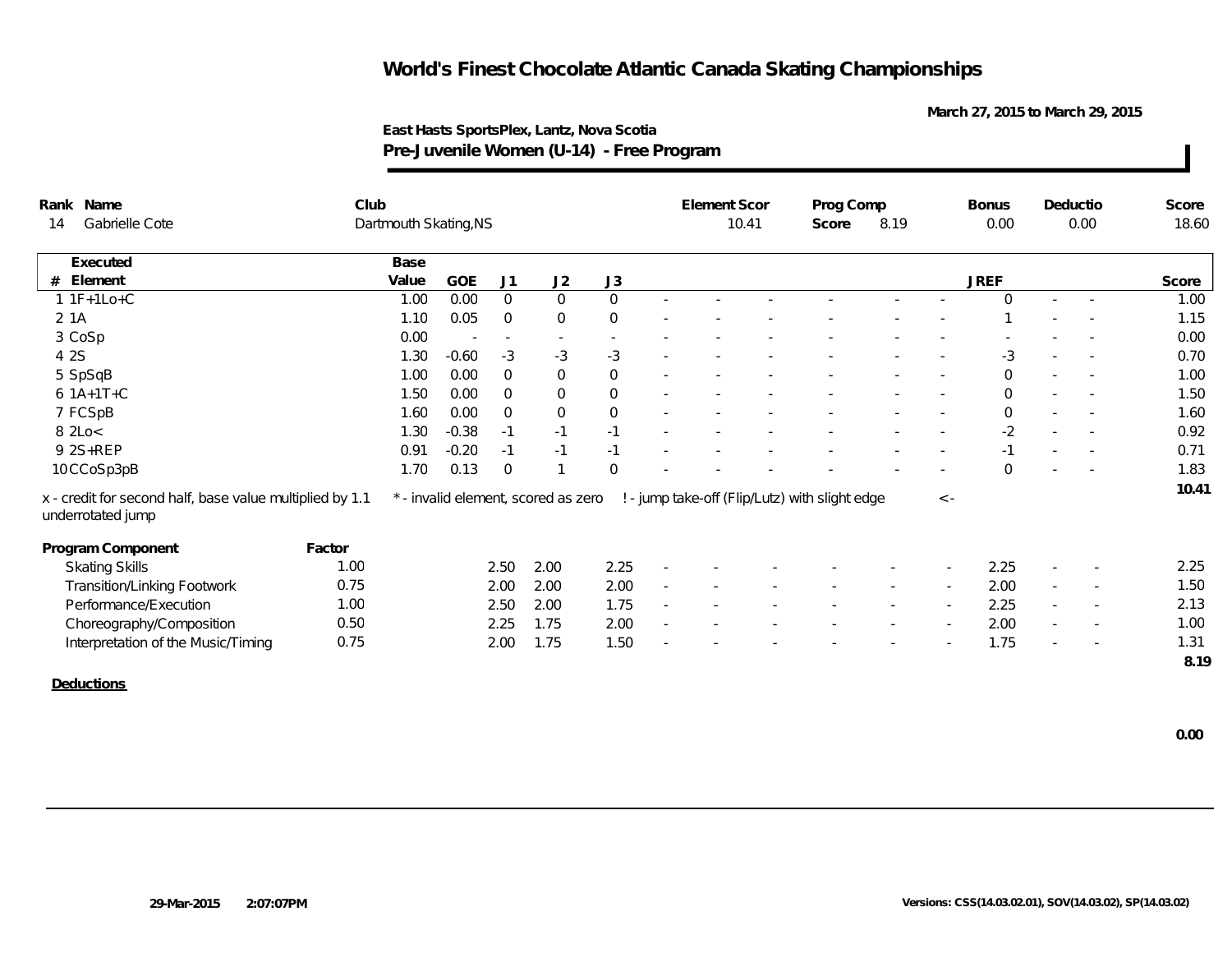**March 27, 2015 to March 29, 2015**

| Rank Name                                                                     | Club   |                       |         |                |                                     |                  |                          | Element Scor |  | Prog Comp                                      |        |                          | <b>Bonus</b> |        | Deductio                 | Score |
|-------------------------------------------------------------------------------|--------|-----------------------|---------|----------------|-------------------------------------|------------------|--------------------------|--------------|--|------------------------------------------------|--------|--------------------------|--------------|--------|--------------------------|-------|
| Nina Davey<br>15                                                              |        | Mariposa East Ska, NS |         |                |                                     |                  |                          |              |  | Score                                          |        | 0.00                     | 0.00         |        | 18.28                    |       |
| Executed                                                                      |        | Base                  |         |                |                                     |                  |                          |              |  |                                                |        |                          |              |        |                          |       |
| Element<br>#                                                                  |        | Value                 | GOE     | J <sub>1</sub> | J2                                  | J3               |                          |              |  |                                                |        |                          | <b>JREF</b>  |        |                          | Score |
| $1 1Lz+1A+S$                                                                  |        | 1.36                  | $-0.15$ | $-1$           | $\overline{0}$                      | $-1$             | $\sim$                   |              |  |                                                |        |                          | $-1$         |        |                          | 1.21  |
| 22                                                                            |        | 1.80                  | $-0.08$ | $\overline{0}$ | $\overline{0}$                      | $\mathbf{0}$     |                          |              |  |                                                |        |                          | $-1$         |        |                          | 1.72  |
| 3 CoSp3pB                                                                     |        | 1.50                  | 0.13    | $\Omega$       | $\Omega$                            | $\mathbf 0$      |                          |              |  |                                                |        |                          |              |        |                          | 1.63  |
| 4 SpSq                                                                        |        | 0.00                  |         | $\sim$         | $\sim$                              |                  |                          |              |  |                                                |        |                          |              |        |                          | 0.00  |
| 5 2 S                                                                         |        | 1.30                  | $-0.55$ | $-3$           | $-3$                                | $-3$             | $\sim$                   |              |  |                                                |        | $\overline{\phantom{a}}$ | $-2$         | $\sim$ |                          | 0.75  |
| $6$ 1F+1Lo+C                                                                  |        | 1.00                  | 0.00    | $\overline{0}$ | $\boldsymbol{0}$                    | $\boldsymbol{0}$ | $\overline{\phantom{a}}$ |              |  |                                                |        |                          | $\mathbf 0$  | $\sim$ |                          | 1.00  |
| 7 2S+REP                                                                      |        | 0.91                  | $-0.60$ | $-3$           | $-3$                                | $-3$             |                          |              |  |                                                |        | $\sim$                   | $-3$         |        | $\overline{\phantom{a}}$ | 0.31  |
| 8 CCoSp2pB (V1)                                                               |        | 1.00                  | $-0.15$ | $-1$           | $\mathsf{O}\xspace$                 | $\mathbf 0$      |                          |              |  |                                                |        |                          | $-1$         |        |                          | 0.85  |
| 9 1A                                                                          |        | 1.10                  | 0.00    | $\overline{0}$ | $\mathbf 0$                         | $\mathbf 0$      |                          |              |  |                                                |        |                          | $\mathbf 0$  |        |                          | 1.10  |
| 10 FSSpB                                                                      |        | 1.70                  | $-0.15$ | $\Omega$       | $\Omega$                            | ÷.               |                          |              |  |                                                |        |                          | $-1$         |        |                          | 1.55  |
| x - credit for second half, base value multiplied by 1.1<br>underrotated jump |        |                       |         |                | * - invalid element, scored as zero |                  |                          |              |  | ! - jump take-off (Flip/Lutz) with slight edge |        | $\langle$ -              |              |        |                          | 10.12 |
| Program Component                                                             | Factor |                       |         |                |                                     |                  |                          |              |  |                                                |        |                          |              |        |                          |       |
| <b>Skating Skills</b>                                                         | 1.00   |                       |         | 2.50           | 1.75                                | 2.25             | $\overline{\phantom{a}}$ |              |  |                                                |        |                          | 2.00         |        |                          | 2.13  |
| Transition/Linking Footwork                                                   | 0.75   |                       |         | 2.00           | 1.75                                | 1.75             | $\overline{\phantom{a}}$ |              |  |                                                |        |                          | 2.25         | $\sim$ |                          | 1.46  |
| Performance/Execution                                                         | 1.00   |                       |         | 2.25           | 2.00                                | 2.00             |                          |              |  |                                                | $\sim$ | $\sim$                   | 2.25         | $\sim$ | $\overline{\phantom{a}}$ | 2.13  |
| Choreography/Composition                                                      | 0.50   |                       |         | 2.25           | 2.00                                | 2.00             |                          |              |  |                                                |        |                          | 2.00         | $\sim$ | $\overline{\phantom{a}}$ | 1.03  |
| Interpretation of the Music/Timing                                            | 0.75   |                       |         | 2.00           | 2.00                                | 1.75             |                          |              |  |                                                |        |                          | 1.75         |        |                          | 1.41  |
|                                                                               |        |                       |         |                |                                     |                  |                          |              |  |                                                |        |                          |              |        |                          | 8.16  |
| Deductions                                                                    |        |                       |         |                |                                     |                  |                          |              |  |                                                |        |                          |              |        |                          |       |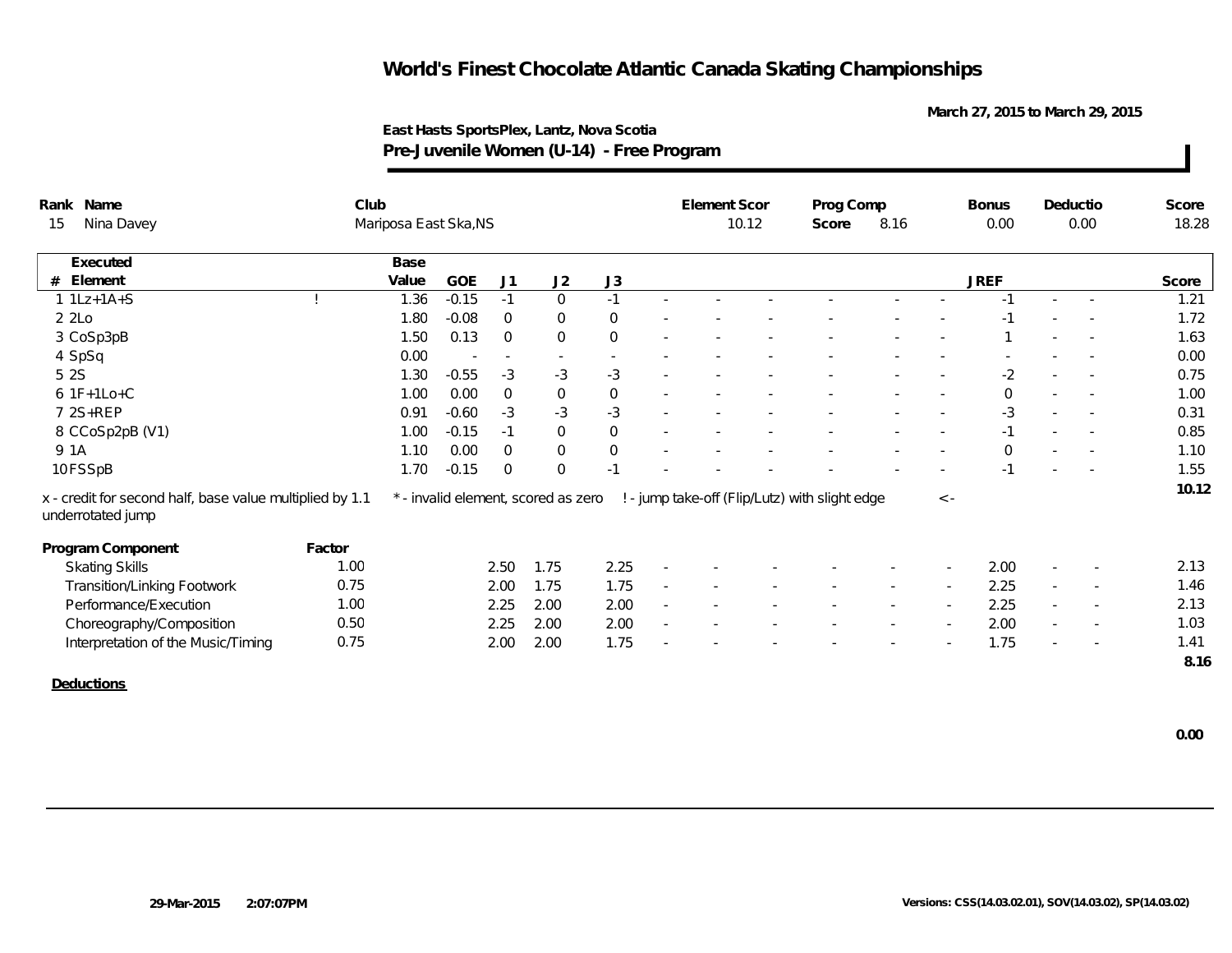**March 27, 2015 to March 29, 2015**

|                     | Rank Name                                                                     | Club   |                       |         |                          |                                     |                     | Element Scor |  | Prog Comp                                      |        |                          | <b>Bonus</b> |                          | Deductio                 | Score |
|---------------------|-------------------------------------------------------------------------------|--------|-----------------------|---------|--------------------------|-------------------------------------|---------------------|--------------|--|------------------------------------------------|--------|--------------------------|--------------|--------------------------|--------------------------|-------|
| Sarah Collett<br>16 |                                                                               |        | Mount Pearl-Parad, NL |         |                          |                                     |                     | 9.73         |  | Score                                          | 8.24   |                          | 0.00         | 0.00                     |                          | 17.97 |
|                     | Executed                                                                      |        | Base                  |         |                          |                                     |                     |              |  |                                                |        |                          |              |                          |                          |       |
| #                   | Element                                                                       |        | Value                 | GOE     | J1                       | J2                                  | J3                  |              |  |                                                |        |                          | <b>JREF</b>  |                          |                          | Score |
|                     | 12S                                                                           |        | 1.30                  | $-0.35$ | $-2$                     | $-1$                                | $-2$                |              |  |                                                |        |                          | $-2$         |                          |                          | 0.95  |
|                     | 2 2Lo                                                                         |        | 1.80                  | $-0.60$ | $-2$                     | $-2$                                | $-2$                |              |  |                                                |        |                          | $-2$         |                          |                          | 1.20  |
|                     | 3 CCoSp3pB                                                                    |        | 1.70                  | 0.25    | $\Omega$                 | $\mathbf{1}$                        | $\mathbf 0$         |              |  |                                                |        |                          |              |                          |                          | 1.95  |
|                     | $4 1A+1T+C$                                                                   |        | 1.50                  | 0.00    | $\Omega$                 | $\mathbf 0$                         | $\mathbf 0$         |              |  |                                                |        |                          | $\Omega$     |                          |                          | 1.50  |
|                     | 5 SpSq                                                                        |        | 0.00                  |         | $\overline{\phantom{a}}$ | $\sim$                              |                     |              |  |                                                |        |                          |              |                          |                          | 0.00  |
|                     | 6 FCCoSp2pB                                                                   |        | 1.20                  | $-0.15$ | $-1$                     | $\mathbf 0$                         | $-1$                |              |  |                                                |        |                          | $\Omega$     |                          |                          | 1.05  |
|                     | 7 2S+REP                                                                      |        | 0.91                  | $-0.60$ | $-3$                     | $-3$                                | $-3$                |              |  |                                                |        |                          | $-3$         |                          |                          | 0.31  |
| 8 1 A               |                                                                               |        | 1.10                  | $-0.05$ | $\overline{0}$           | $\mathbf 0$                         | $\mathsf{O}\xspace$ |              |  |                                                |        |                          | $-1$         | $\overline{\phantom{a}}$ |                          | 1.05  |
| 9 2T                |                                                                               |        | 1.30                  | $-0.60$ | $-3$                     | $-3$                                | $-3$                |              |  |                                                |        |                          | $-3$         |                          |                          | 0.70  |
|                     | 10 FCSpB (V1)                                                                 |        | 1.10                  | $-0.08$ | $-1$                     | $\mathbf{0}$                        | $\mathbf{0}$        |              |  |                                                |        |                          | $\Omega$     |                          |                          | 1.02  |
|                     | x - credit for second half, base value multiplied by 1.1<br>underrotated jump |        |                       |         |                          | * - invalid element, scored as zero |                     |              |  | ! - jump take-off (Flip/Lutz) with slight edge |        | $\,<\,$ -                |              |                          |                          | 9.73  |
|                     | Program Component                                                             | Factor |                       |         |                          |                                     |                     |              |  |                                                |        |                          |              |                          |                          |       |
|                     | <b>Skating Skills</b>                                                         | 1.00   |                       |         | 2.25                     | 2.00                                | 2.50                |              |  |                                                |        |                          | 2.25         |                          |                          | 2.25  |
|                     | Transition/Linking Footwork                                                   | 0.75   |                       |         | 1.75                     | 2.00                                | 2.00                |              |  |                                                |        |                          | 2.00         | $\overline{\phantom{a}}$ |                          | 1.46  |
|                     | Performance/Execution                                                         | 1.00   |                       |         | 2.00                     | 2.00                                | 2.00                |              |  |                                                | $\sim$ | $\sim$                   | 2.25         | $\sim$                   | $\overline{\phantom{a}}$ | 2.06  |
|                     | Choreography/Composition                                                      | 0.50   |                       |         | 1.75                     | 2.00                                | 2.00                |              |  |                                                |        | $\overline{\phantom{a}}$ | 2.00         | $\sim$                   |                          | 0.97  |
|                     | Interpretation of the Music/Timing                                            | 0.75   |                       |         | 1.75                     | 2.00                                | 2.25                |              |  |                                                |        |                          | 2.00         |                          |                          | 1.50  |
|                     |                                                                               |        |                       |         |                          |                                     |                     |              |  |                                                |        |                          |              |                          |                          | 8.24  |
|                     | Deductions                                                                    |        |                       |         |                          |                                     |                     |              |  |                                                |        |                          |              |                          |                          |       |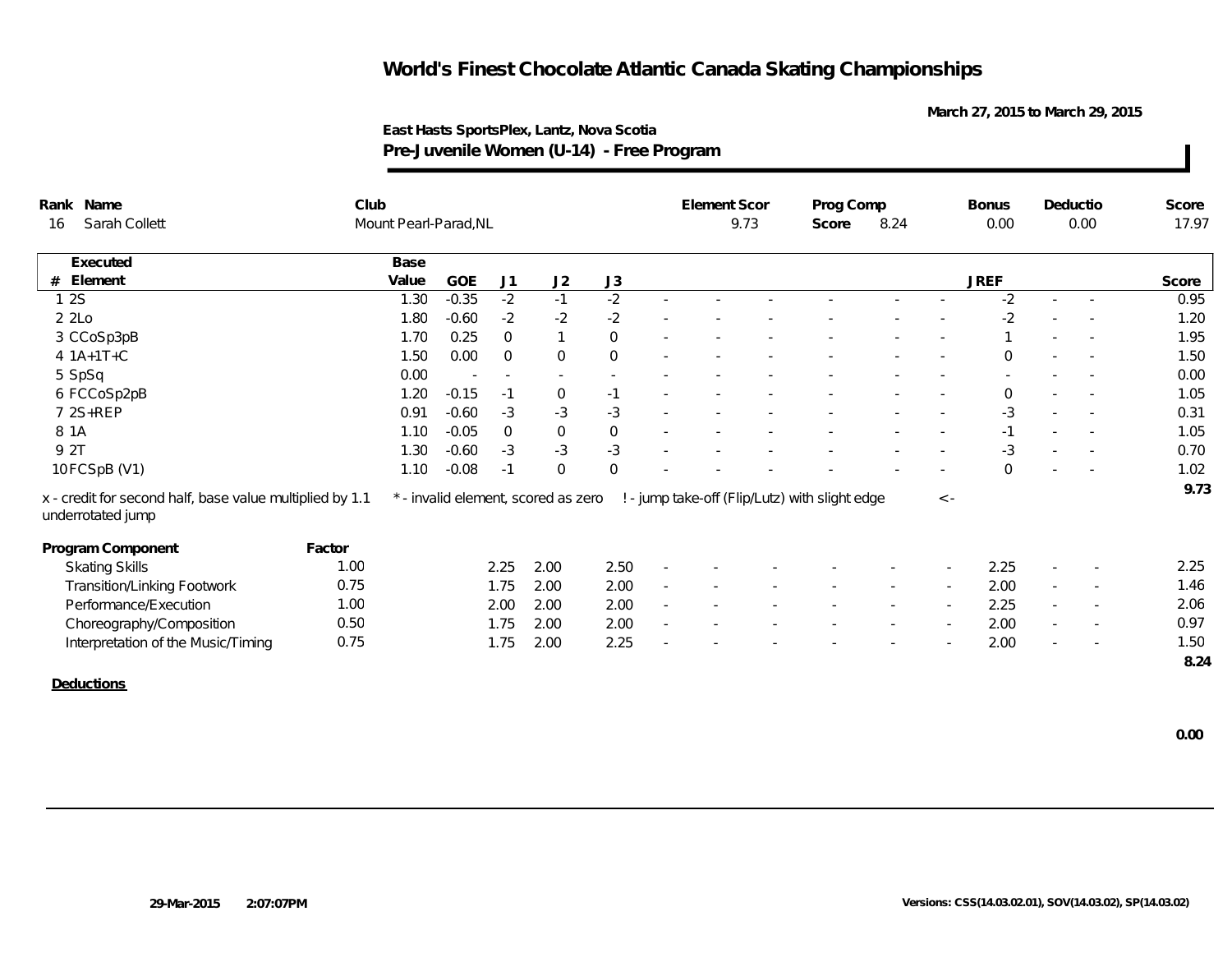**March 27, 2015 to March 29, 2015**

| Prog Comp<br>Club<br>Rank Name<br>Deductio<br>Dartmouth Skating, NS<br>10.50<br>0.00<br>0.20<br>Kelsey Hodgson<br>6.60<br>17<br>Score<br>Base<br>Executed<br>J3<br><b>GOE</b><br>J1<br>J2<br><b>JREF</b><br>#<br>Element<br>Value<br>$-3$<br>$-3$<br>$-3$<br>$-3$<br>12S<br>$-0.60$<br>1.30<br>$\sim$<br>2 1Lo+2Lo+C<br>$-2$<br>$-2$<br>$-2$<br>2.30<br>$-0.53$<br>$-1$ | Score<br>16.90<br>Score<br>0.70<br>1.77 |
|-------------------------------------------------------------------------------------------------------------------------------------------------------------------------------------------------------------------------------------------------------------------------------------------------------------------------------------------------------------------------|-----------------------------------------|
|                                                                                                                                                                                                                                                                                                                                                                         |                                         |
|                                                                                                                                                                                                                                                                                                                                                                         |                                         |
|                                                                                                                                                                                                                                                                                                                                                                         |                                         |
|                                                                                                                                                                                                                                                                                                                                                                         |                                         |
|                                                                                                                                                                                                                                                                                                                                                                         |                                         |
| $-2$<br>$-3$<br>$-0.45$<br>$-2$<br>$-2$<br>$3$ 1Lz+1A+S<br>1.36                                                                                                                                                                                                                                                                                                         | 0.91                                    |
| $\mathsf{O}$<br>4 SpSqB<br>1.00<br>$-0.10$<br>$-1$<br>$\overline{0}$<br>$-1$<br>$\sim$<br>×.                                                                                                                                                                                                                                                                            | 0.90                                    |
| 5 FCSpB<br>$-0.08$<br>$\overline{0}$<br>$\overline{0}$<br>1.60<br>$-1$<br>$\mathbf 0$                                                                                                                                                                                                                                                                                   | 1.52                                    |
| $62S+1T+C$<br>1.70<br>$-0.05$<br>$\overline{0}$<br>$-1$<br>$\mathbf 0$<br>$\mathbf 0$                                                                                                                                                                                                                                                                                   | 1.65                                    |
| $\mathbf 0$<br>7 CoSp2pB<br>$-0.15$<br>1.00<br>$-1$<br>$-1$<br>$\mathbf 0$                                                                                                                                                                                                                                                                                              | 0.85                                    |
| 8 1 A<br>$-2$<br>$-2$<br>$-2$<br>$-2$<br>1.10<br>$-0.40$<br>$\sim$<br>$\sim$                                                                                                                                                                                                                                                                                            | 0.70                                    |
| 9 1F<br>$\Omega$<br>$\mathbf 0$<br>$\Omega$<br>0.50<br>0.00<br>$\Omega$                                                                                                                                                                                                                                                                                                 | 0.50                                    |
| 10 CCoSp2pB (V1)<br>$\overline{0}$<br>1.00<br>0.00<br>$\overline{0}$<br>$\overline{0}$<br>$\Omega$                                                                                                                                                                                                                                                                      | 1.00                                    |
| x - credit for second half, base value multiplied by 1.1<br>* - invalid element, scored as zero<br>! - jump take-off (Flip/Lutz) with slight edge<br>$\,<\,$ -<br>underrotated jump                                                                                                                                                                                     | 10.50                                   |
|                                                                                                                                                                                                                                                                                                                                                                         |                                         |
| Program Component<br>Factor                                                                                                                                                                                                                                                                                                                                             |                                         |
| 2.00<br><b>Skating Skills</b><br>1.00<br>2.25<br>1.50<br>1.75                                                                                                                                                                                                                                                                                                           | 1.88                                    |
| 1.75<br>0.75<br>1.75<br><b>Transition/Linking Footwork</b><br>2.00<br>1.25<br>$\overline{\phantom{a}}$<br>$\sim$                                                                                                                                                                                                                                                        | 1.27                                    |
| Performance/Execution<br>1.00<br>2.00<br>1.50<br>1.00<br>1.50                                                                                                                                                                                                                                                                                                           | 1.50                                    |
| Choreography/Composition<br>0.50<br>1.75<br>1.25<br>1.75<br>1.75<br>$\sim$<br>$\sim$<br>$\overline{\phantom{a}}$<br>$\sim$                                                                                                                                                                                                                                              | 0.82                                    |
| 0.75<br>1.50<br>1.75<br>1.50<br>1.25<br>Interpretation of the Music/Timing                                                                                                                                                                                                                                                                                              | 1.13                                    |
|                                                                                                                                                                                                                                                                                                                                                                         | 6.60                                    |
| <b>Deductions</b>                                                                                                                                                                                                                                                                                                                                                       |                                         |
|                                                                                                                                                                                                                                                                                                                                                                         |                                         |
|                                                                                                                                                                                                                                                                                                                                                                         |                                         |
| 1 Time Violation(s) factor (0.2)                                                                                                                                                                                                                                                                                                                                        | 0.20                                    |